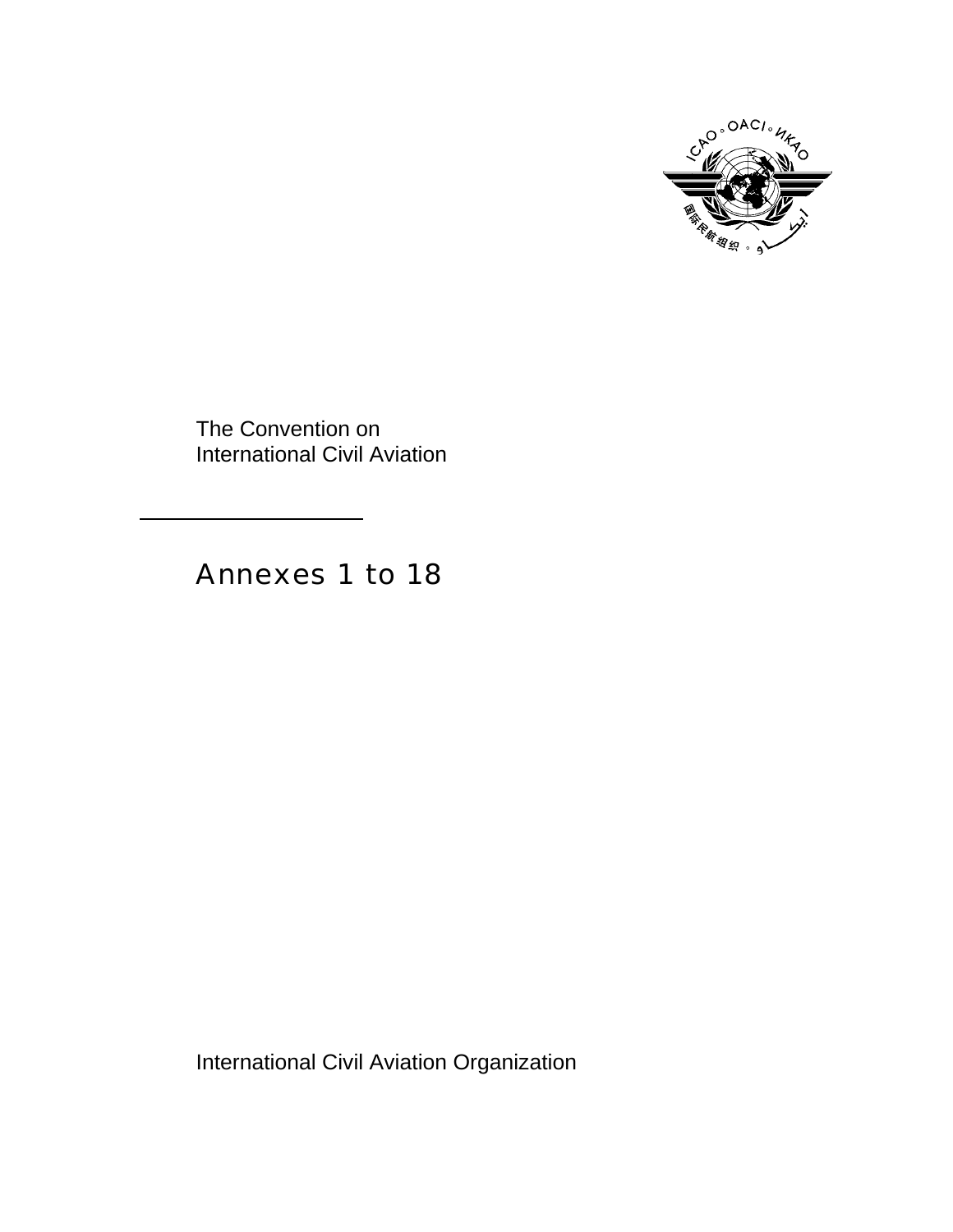| Annex 1            | <b>Personnel Licensing</b>                                                                   |
|--------------------|----------------------------------------------------------------------------------------------|
| Annex <sub>2</sub> | Rules of the Air                                                                             |
| Annex <sub>3</sub> | Meteorological Service for International Air Navigation                                      |
| Annex 4            | <b>Aeronautical Charts</b>                                                                   |
| Annex 5            | Units of Measurement to be Used in Air and Ground Operations                                 |
| Annex 6            | <b>Operation of Aircraft</b>                                                                 |
| <b>Annex 7</b>     | Aircraft Nationality and Registration Marks                                                  |
| Annex 8            | Airworthiness of Aircraft                                                                    |
| Annex 9            | Facilitation                                                                                 |
| Annex 10           | Aeronautical Telecommunications                                                              |
| <b>Annex 11</b>    | <b>Air Traffic Services</b>                                                                  |
| Annex 12           | Search and Rescue                                                                            |
| Annex 13           | Aircraft Accident and Incident Investigation                                                 |
| Annex 14           | Aerodromes                                                                                   |
| Annex 15           | <b>Aeronautical Information Services</b>                                                     |
| Annex 16           | <b>Environmental Protection</b>                                                              |
| Annex 17           | Security: Safeguarding International Civil Aviation Against Acts of Unlawful<br>Interference |
| Annex 18           | The Safe Transport of Dangerous Goods by Air                                                 |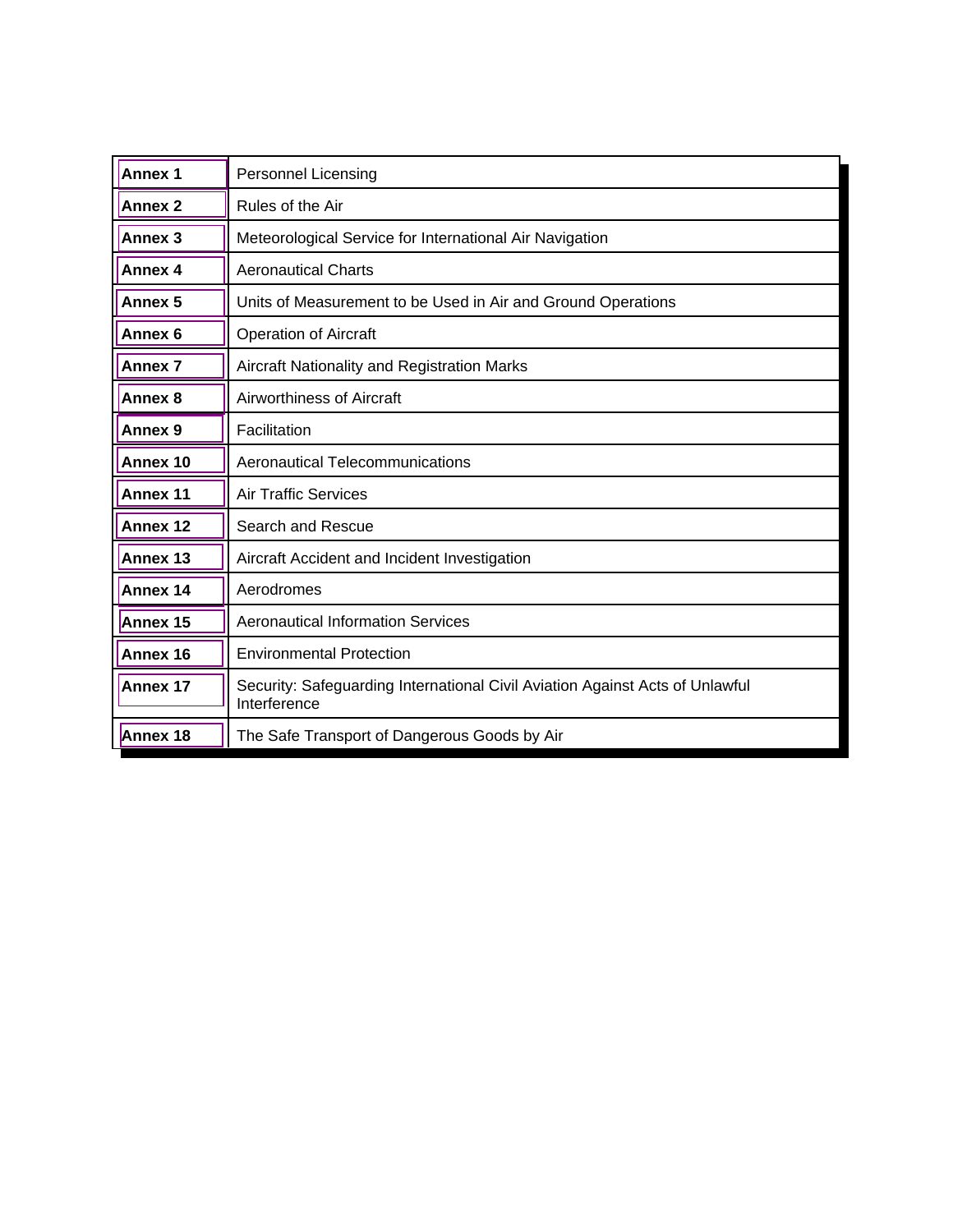# <span id="page-2-0"></span>**ANNEX 1 to the Convention on International Civil Aviation**

## **Personnel Licensing**

As long as air travel cannot do without pilots and other air and ground personnel, their competence, skills and training will remain the essential guarantee for efficient and safe operations. Adequate personnel training and licensing also instill confidence between States, leading to international recognition and acceptance of personnel qualifications and licences and greater trust in aviation on the part of the traveller.

Standards and Recommended Practices for the licensing of flight crew members (pilots, flight engineers and flight navigators), air traffic controllers, aeronautical station operators, maintenance technicians and flight dispatchers-, are provided by Annex 1 to the Convention on International Civil Aviation. Related training manuals provide guidance to States for the scope and depth of training curricula which will ensure that the confidence in safe air navigation, as intended by the Convention and Annex 1, is maintained. These training manuals also provide guidance for the training of other aviation personnel such as aerodrome emergency crews, flight operations officers, radio operators and individuals involved in other related disciplines.

Today's aircraft operations are so diverse and complex that protection must be provided against the possibility, however remote, of total system breakdown due to either human error or failure of a system component.

The human being is the vital link in the chain of aircraft operations but is also by nature the most flexible and variable. Proper training is necessary so as to minimize human error and provide able, skilful, proficient and competent personnel. Annex 1 and ICAO training manuals describe the skills necessary to build proficiency at various jobs, thereby contributing to occupational competency. The medical standards of the Annex, in requiring periodic health examinations, serve as an early warning for possible incapacitating medical conditions and contribute to the general health of flight crews and controllers.

The Human Factors programme addresses known human capabilities and limitations, providing States with basic information on this vital subject as well as the material necessary to design proper training programmes. ICAO's objective is to improve safety in aviation by making States more aware of*,* and responsive to*,* the importance of human factors in civil aviation operations.

Licensing is the act of authorizing defined activities which should otherwise be prohibited due to the potentially serious results of such activities being performed improperly. An applicant for a licence must meet certain stated requirements proportional to the complexities of the task to be performed. The licensing examination serves as a regular test of physical fitness and performance ensuring independent control. As such, training and licensing together are critical for the achievement of overall competency.

One of ICAO's main tasks in the field of personnel licensing is to foster the resolution of differences in licensing requirements and to ensure that international licensing standards are kept in line with current practices and probable future developments. This is ever more crucial as the flight crew will be exposed to increasing traffic density and airspace congestion, highly complicated terminal area patterns and more sophisticated equipment. To accomplish this task, Annex I is regularly amended to reflect the rapidly changing environment.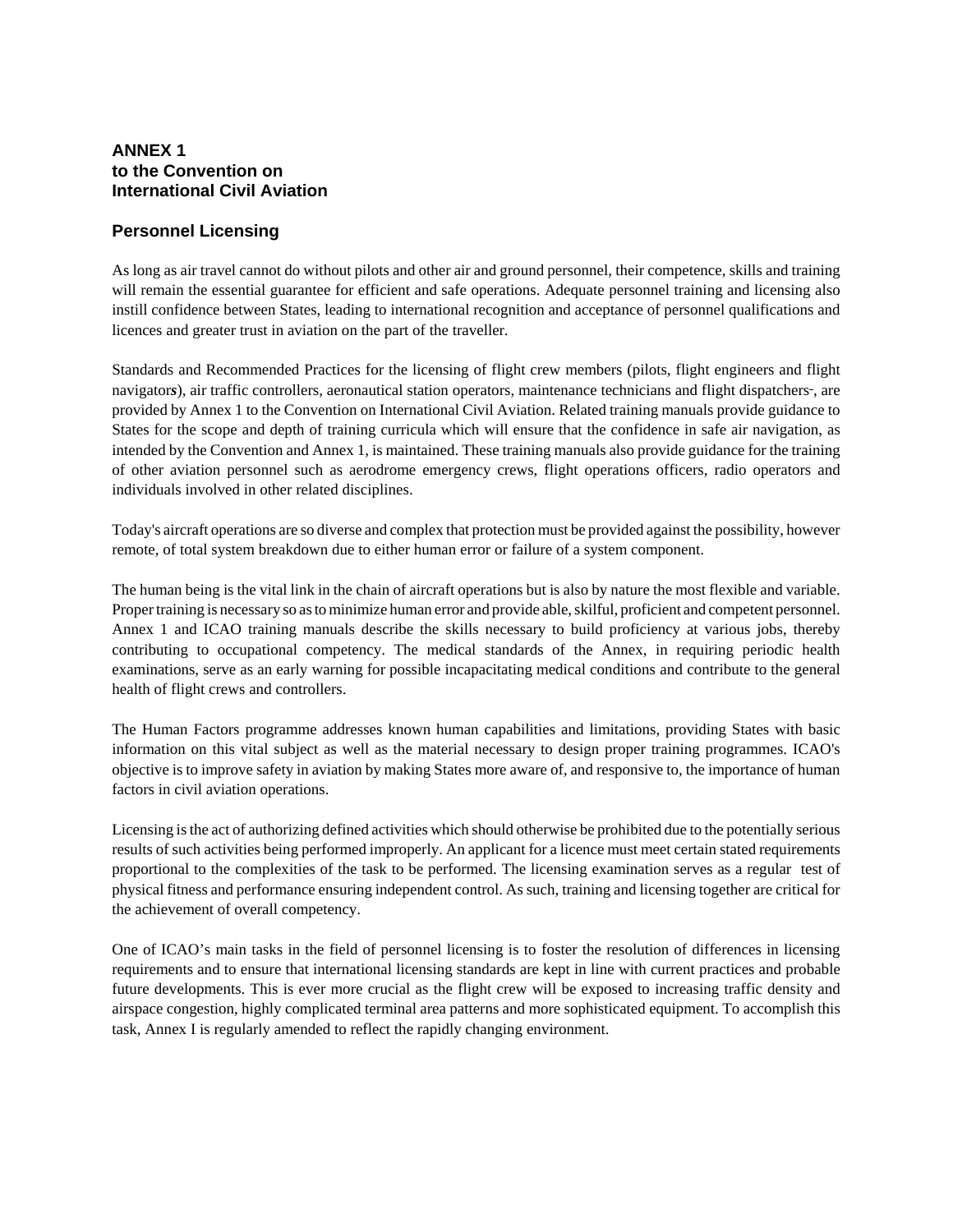#### <span id="page-3-0"></span>**ANNEX 2 to the Convention on International Civil Aviation**

#### **Rules of the Air**

Air travel must be safe and efficient; this requires, among other things, a set of internationally agreed rules of the air. The rules developed by ICAO - which consist of general rules, visual flight rules and instrument flight rules contained in Annex 2 - apply without exception over the high seas, and over national territories to the extent that they do not conflict with the rules of the State being overflown. The pilot-in-command of an aircraft is responsible for compliance with the rules of the air.

An aircraft must be flown in accordance with the general rules and either the visual flight rules (VFR) or the instrument flight rules (IFR). Flight in accordance with visual flight rules is permitted if a flight crew is able to remain clear of clouds by a distance of at least 1 500 m horizontally and at least 300 m (1 000 ft) vertically and to maintain a forward visibility of at least 8 km. For flights in some portions of the airspace and at low altitudes, and for helicopters, the requirements are less stringent. An aircraft cannot be flown under VFR at night or above 6 100 m (20 000 ft) except by special permission. Balloons are classified as aircraft, but unmanned free balloons can be flown only under specified conditions detailed in the Annex.

Instrument flight rules must be complied with in weather conditions other than those mentioned above. A State may also require that they be applied in designated airspaces regardless of weather conditions, or a pilot may choose to apply them even if the weather is good.

Most airliners fly under IFR at all times. Depending upon the type of airspace, these aircraft are provided with air traffic control service, air traffic advisory service or flight information service regardless of weather conditions. To fly under IFR, an aircraft must be equipped with suitable instruments and navigation equipment appropriate to the route to be flown. When operating under air traffic control the aircraft must maintain precisely the route and altitude that have been assigned to it and keep air traffic control informed about its position.

A flight plan must be filed with air traffic services units for all flights that will cross international borders, and for most other flights that are engaged in commercial operations. The flight plan provides information on the aircraft's identity and equipment, the point and time of departure, the route and altitude to be flown, the destination and estimated time of arrival, and the alternate airport to be used should landing at destination be impossible. The flight plan must also specify whether the flight will be carried out under visual or instrument flight rules.

Regardless of the type of flight plan, the pilots are responsible for avoiding collisions when in visual flight conditions, in accordance with the principle of see-and-avoid. However, flights operating under IFR are either kept separated by air traffic control units or provided with collision hazard information.

Right-of-way rules in the air are similar to those on the surface, but, as aircraft operate in three dimensions, some additional rules are required. When two aircraft are converging at approximately the same level, the aircraft on the right has the right of way except that aeroplanes must give way to airships, gliders and balloons, and to aircraft which are towing objects. An aircraft which is being overtaken has the right of way and the overtaking aircraft must remain clear by altering heading to the right. When two aircraft are approaching each other head on they must both alter heading to the right.

As interceptions of civil aircraft are, in all cases, potentially hazardous, the Council of ICAO has formulated special recommendations in Annex 2 which States are urged to implement through appropriate regulatory and administrative action. These special recommendations are contained in Attachment A to the Annex

All these rules, when complied with by all concerned, help make for safe and efficient flight.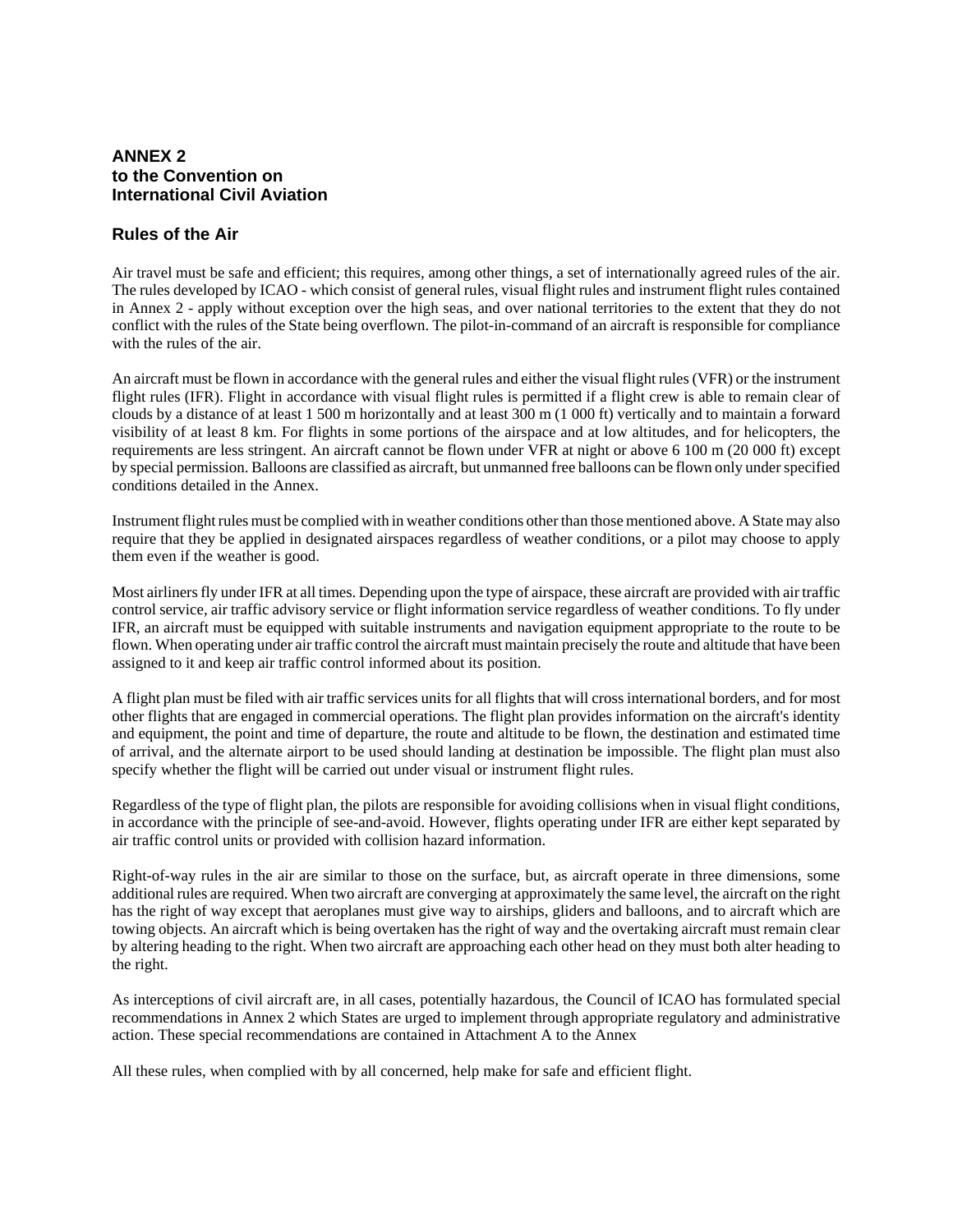#### <span id="page-4-0"></span>**ANNEX 3 to the Convention on International Civil Aviation**

#### **Meteorological Service for International Air Navigation**

Pilots need to be informed about meteorological conditions along the routes to be flown and at their destination aerodromes.

The object of the meteorological service outlined in Annex 3 is to contribute to the safety, efficiency and regularity of air navigation. This is achieved by providing necessary meteorological information to operators, flight crew members, air traffic services units, search and rescue units, airport management and others concerned with aviation. Close liaison is essential between those supplying meteorological information and those using it.

At international aerodromes the meteorological information is normally supplied to aeronautical users by a meteorological office. Suitable telecommunications facilities are made available by States to permit those aerodrome meteorological offices to supply information to air traffic services and search and rescue services. Telecommunications between the meteorological office and control towers or approach control offices should be such that the required points may normally be contacted within 15 seconds.

Aerodrome reports and forecasts are required by aeronautical users to carry out their functions. Aerodrome reports include surface wind, visibility, runway visual range, present weather, cloud, air and dew-point temperature and atmospheric pressure, and are issued either half-hourly or hourly. These reports are complemented by special reports whenever any parameter changes beyond pre-fixed limits of operational significance. Aerodrome forecasts include surface wind, visibility, weather, cloud and temperature, and are issued every three or six hours for a validity period of 9 to 24 hours. Aerodrome forecasts are kept under continuous review and amended by the meteorological office concerned, as necessary.

Landing forecasts are prepared for some international aerodromes to meet requirements of landing aircraft. They are appended to the aerodrome reports and have a validity of two hours. Landing forecasts contain expected conditions over the runway complex in regard to surface wind, visibility, weather and cloud.

To assist pilots with their flight planning, most States provide meteorological briefings which are increasingly carried out using automated systems. Briefings comprise details of en-route weather, upper winds and upper-air temperatures, often given in the form of meteorological charts, warnings related to hazardous phenomena en-route, and reports and forecasts for the destination aerodrome and its alternates.

To provide aircraft in flight with information about significant changes in weather, meteorological watch offices are maintained. They prepare warnings of hazardous weather conditions, including thunderstorms, tropical cyclones, severe squall lines, heavy hail, severe turbulence, severe icing, mountain waves, sandstorms, duststorms and volcanic ash clouds. Moreover, these offices issue aerodrome warnings of meteorological conditions that could adversely affect aircraft or facilities on the ground: for example, warnings of expected snowstorms. They also issue warnings for wind shear for the climb-out and approach paths. Furthermore, aircraft in flight are required to report severe weather phenomena encountered en route. These reports are disseminated by the air traffic services units to all aircraft concerned.

On most international routes routine observations are made by aircraft of upper winds and temperatures. They are transmitted by aircraft in flight to provide observational data that can be used in the development of forecasts. These aircraft observations of winds and temperatures are being automated using the air-ground data link communications.

As far as route forecasts are concerned, all flights require advance and accurate meteorological information so as to chart a course that will permit them to make use of the most favourable winds and conserve fuel. With rising fuel costs, this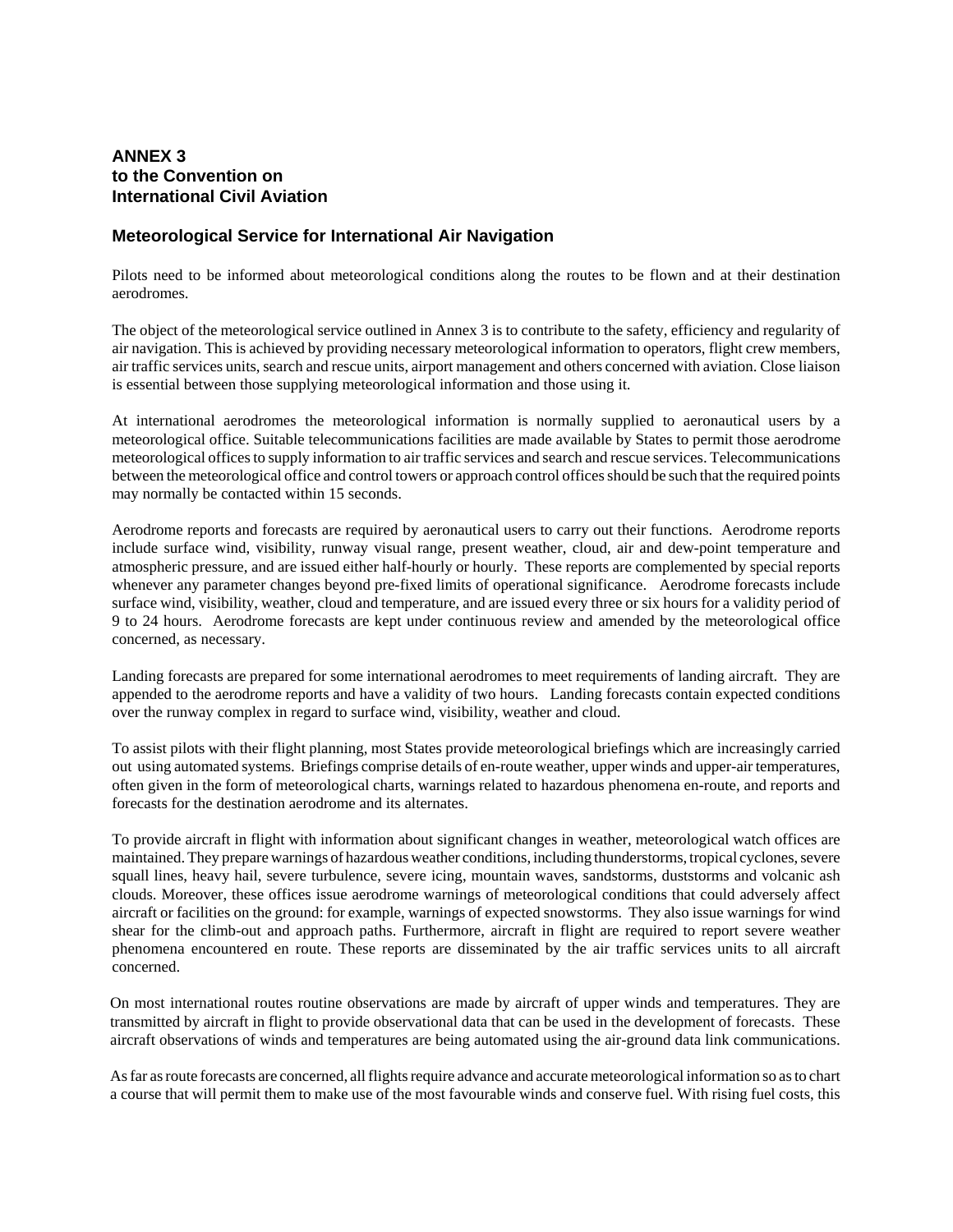has become increasingly important. Therefore, ICAO has implemented the World Area Forecast System (WAFS). The purpose of this system is to provide States and aviation users with standardized and high-quality forecasts on upper-air temperature, humidity and winds and on significant weather. The WAFS is based on two world area forecast centres which use the most up-to-date computers and satellite telecommunications (ISCS and SADIS) to prepare and disseminate global forecasts in digital form directly to States and users.

During the past few years a number of incidents have occurred due to aircraft encounters with volcanic ash clouds following volcanic eruptions. In order to provide for the observation and reporting of volcanic ash clouds and the issuance of warnings to pilots and airlines, ICAO, with the assistance of other international organizations, has established an international airways volcano watch (IAVW). The corner stones of the IAVW are nine volcanic ash advisory centres which issue advisory information on volcanic ash globally, both to aviation users and meteorological offices concerned.

Automated observing systems are becoming increasingly useful at aerodromes and currently are considered to meet the aeronautical requirements as far as the observation of the surface wind, visibility, runway visual range and height of the cloud base, air and dew-point temperature and atmospheric pressure are concerned. In view of the improved performance of fully automated systems, they may now be used, without any human intervention, during non-operational hours of the aerodrome.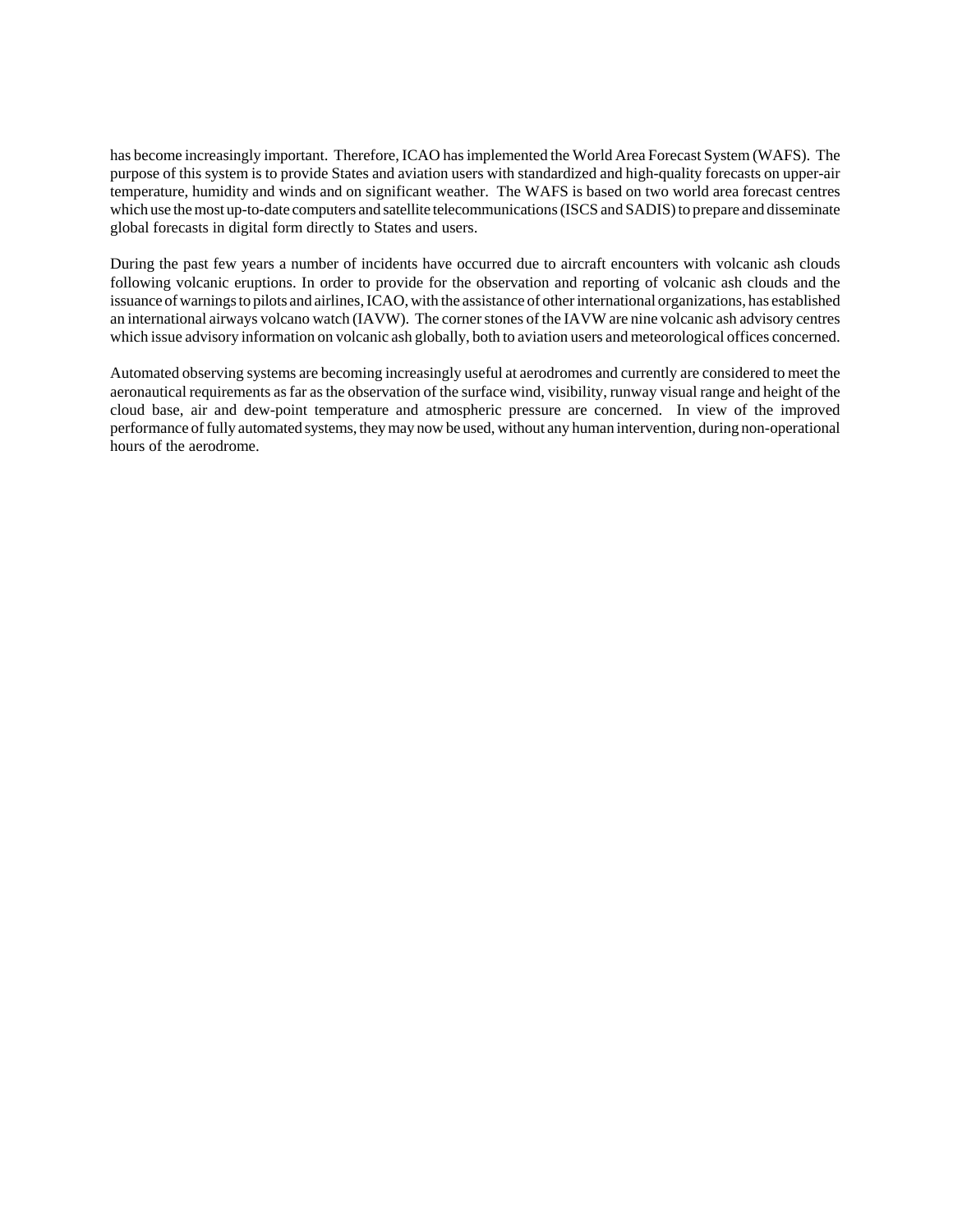#### <span id="page-6-0"></span>**ANNEX 4 to the Convention on International Civil Aviation**

## **Aeronautical Charts**

The world of aviation, which by its very nature knows no geographical or political boundaries, requires maps that are unlike those used in ground transportation. For the safe performance of air operations it is essential that a current, comprehensive and authoritative source of navigation information be made available at all times, and aeronautical charts provide a convenient medium for supplying this information in a manageable, condensed and coordinated manner. It is often said that a picture is worth a thousand words, however, today's often complex aeronautical charts may be worth much more. Aeronautical charts not only provide the two dimensional information common in most maps, but also often portray three dimensional air traffic service systems. Almost all ICAO States produce aeronautical charts and most segments of aviation make reference to them for planning, air traffic control and navigation purposes. Without the global standardization of aeronautical charts it would be difficult for pilots and other chart users to effectively find and interpret important navigation information. The safe and efficient flow of air traffic is facilitated by aeronautical charts drawn to accepted ICAO Standards.

The Standards, Recommended Practices and explanatory notes contained in Annex 4 define the obligations of States to make available certain ICAO aeronautical chart types, and specify chart coverage, format, identification and content including standardized symbology and colour use. The goal is to satisfy the need for uniformity and consistency in the provision of aeronautical charts that contain appropriate information of a defined quality. When a published aeronautical chart contains "ICAO" in its title, this indicates that the chart producer has conformed to both general Annex 4 Standards and those pertaining to a particular ICAO chart type.

The ICAO Council first adopted the original Standards and Recommended Practices in 1948. Annex 4 has its origins in "Annex J - Aeronautical Maps and Charts" of the Draft Technical Annexes adopted by the International Civil Aviation Conference in Chicago in 1944. Since the adoption of the first edition which provided specifications for seven ICAO chart types, there have been fifty-three amendments to update the Annex to accommodate the rapid advances in air navigation and cartographic technology. The ICAO series of aeronautical charts now consists of twenty-one types, each intended to serve specialized purposes. They range from detailed charts for individual aerodromes/heliports to small-scale charts for flight planning purposes and include electronic aeronautical charts for cockpit display.

There are three series of charts available for planning and visual navigation, each with a different scale. The *Aeronautical Navigation Chart — ICAO Small Scale* charts cover the largest area for a given amount of paper; they provide a general purpose chart series suitable for long-range flight planning. The *World Aeronautical Chart — ICAO 1 : 1 000 000* charts provide complete world coverage with uniform presentation of data at a constant scale, and are used in the production of other charts. The *Aeronautical Chart — ICAO 1:500 000* series supplies more detail and provides a suitable medium for pilot and navigation training. This series is most suitable for use by low-speed, short- or mediumrange aircraft operating at low and intermediate altitudes.

The vast majority of scheduled flights take place along routes defined by radio and electronic navigation systems that make visual reference to the ground unnecessary. This type of navigation is conducted under instrument flight rules and the flight is required to comply with air traffic control services procedures.The *Enroute Chart — ICAO* portrays the air traffic service system, radio navigation aids and other aeronautical information essential to en-route navigation under instrument flight rules. It is designed for easy handling in the crowded space of an aircraft flight deck, and the presentation of information is such that it can easily be read in varying conditions of natural and artificial light. Where flights cross extensive oceanic and sparsely settled areas, the *Plotting Chart — ICAO* provides a means of maintaining a continuous flight record of aircraft position and is sometimes produced to complement the more complex enroute charts.

As a flight approaches its destination, more detail is required about the area around the aerodrome of intended landing.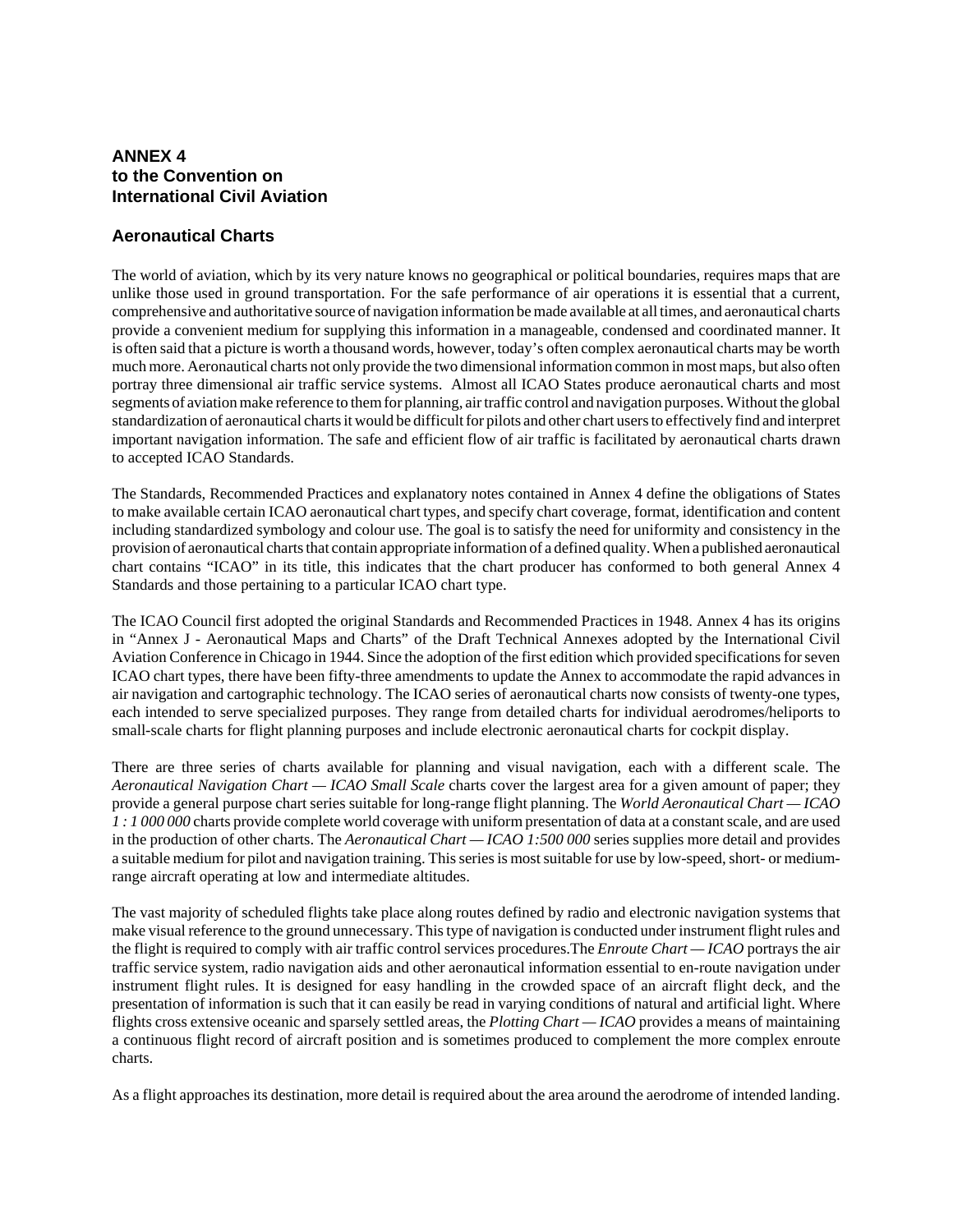The *Area Chart — ICAO* provides pilots with information to facilitate the transition from en-route phase to final approach phase, as well as from take-off to en-route phases of the flight. The charts are designed to enable pilots to comply with departure and arrival procedures and holding pattern procedures, all of which are coordinated with the information on the instrument approach charts. Frequently, air traffic services routes or position reporting requirements are different for arrivals and for departures and these cannot be shown with sufficient clarity on the area chart. Under these conditions a separate *Standard Departure Chart — Instrument (SID) — ICAO* and *Standard Arrival Chart — Instrument (STAR) — ICAO* are produced. The area chart may also be supplemented by a *Radar Minimum Altitude Chart — ICAO* which is designed to provide the information to enable flight crews to monitor and cross-check altitudes assigned while under radar control.

The *Instrument Approach Chart — ICAO* provides the pilot with a graphic presentation of instrument approach procedures, and missed approach procedures to be followed should the crew be unable to carry out a landing. This chart type contains a plan and profile view of the approach with full details of associated radio navigation aids and necessary aerodrome and topographical information. When a visual-type approach is flown, the pilot may refer to a *Visual Approach Chart — ICAO* which illustrates the basic aerodrome layout and surrounding features easily recognizable from the air. As well as providing orientation, these charts are designed to highlight potential dangers such as obstacles, high terrain and areas of hazardous airspace.

The *Aerodrome/Heliport Chart — ICAO* provides an illustration of the aerodrome or heliport which allows the pilot to recognize significant features, rapidly clear the runway or heliport touchdown area after landing and follow taxiing instructions. The charts show aerodrome/heliport movement areas, visual indicator locations, taxiing guidance aids, aerodrome/heliport lighting, hangars, terminal buildings and aircraft/heliport stands, various reference points required for the setting and checking of navigation systems and operational information such as pavement strengths and radio communication facility frequencies. At large aerodromes where all the aircraft taxiing and parking information cannot be clearly shown on the *Aerodrome/Heliport Chart — ICAO,* details are provided by the supplementary *Aerodrome Ground Movement Chart — ICAO* and the *Aircraft Parking/Docking Chart — ICAO*.

The heights of obstacles around airports are of critical importance to aircraft operations. Information about these are given in detail on the *Aerodrome Obstacle Charts — ICAO*, Types A, B, and C. These charts are intended to assist aircraft operators in making the complex take-off mass, distance and performance calculations required, including those covering emergency situations such as engine failure during takeoff. Aerodrome obstacle charts show the runways in plan and profile, take-off flight path areas and the distances available for take-off run and accelerate-stop, taking obstacles into account; this data is provided for each runway which has significant obstacles in the take-off area. The detailed topographical information provided by some aerodrome obstacle charts includes coverage of areas as far as 45 km away from the aerodrome itself.

Recent developments associated with "glass cockpit technologies", the availability and exchange of electronic aeronautical information, and the increased implementation of navigation systems with high positional accuracies and continuous position fixing, have created an environment well suited to the rapid development of viable electronic charts for display in the cockpit. A fully developed electronic aeronautical chart display has the potential for functionality that extends well beyond paper charts and could offer significant benefits such as continuous plotting of the aircraft's position and customization of the chart display depending on the phase of flight and other operational considerations. Annex 4, Chapter 20 *Electronic Aeronautical Chart Display — ICAO* provides basic requirements aimed at standardizing electronic aeronautical chart displays while not unduly limiting the development of this new cartographic technology.

Annex 4 provisions have evolved considerably from the seven original ICAO chart types adopted in 1948. To ensure that aeronautical charts meet the technological and other requirements of modern aviation operations, ICAO is constantly monitoring, improving and updating aeronautical chart specifications.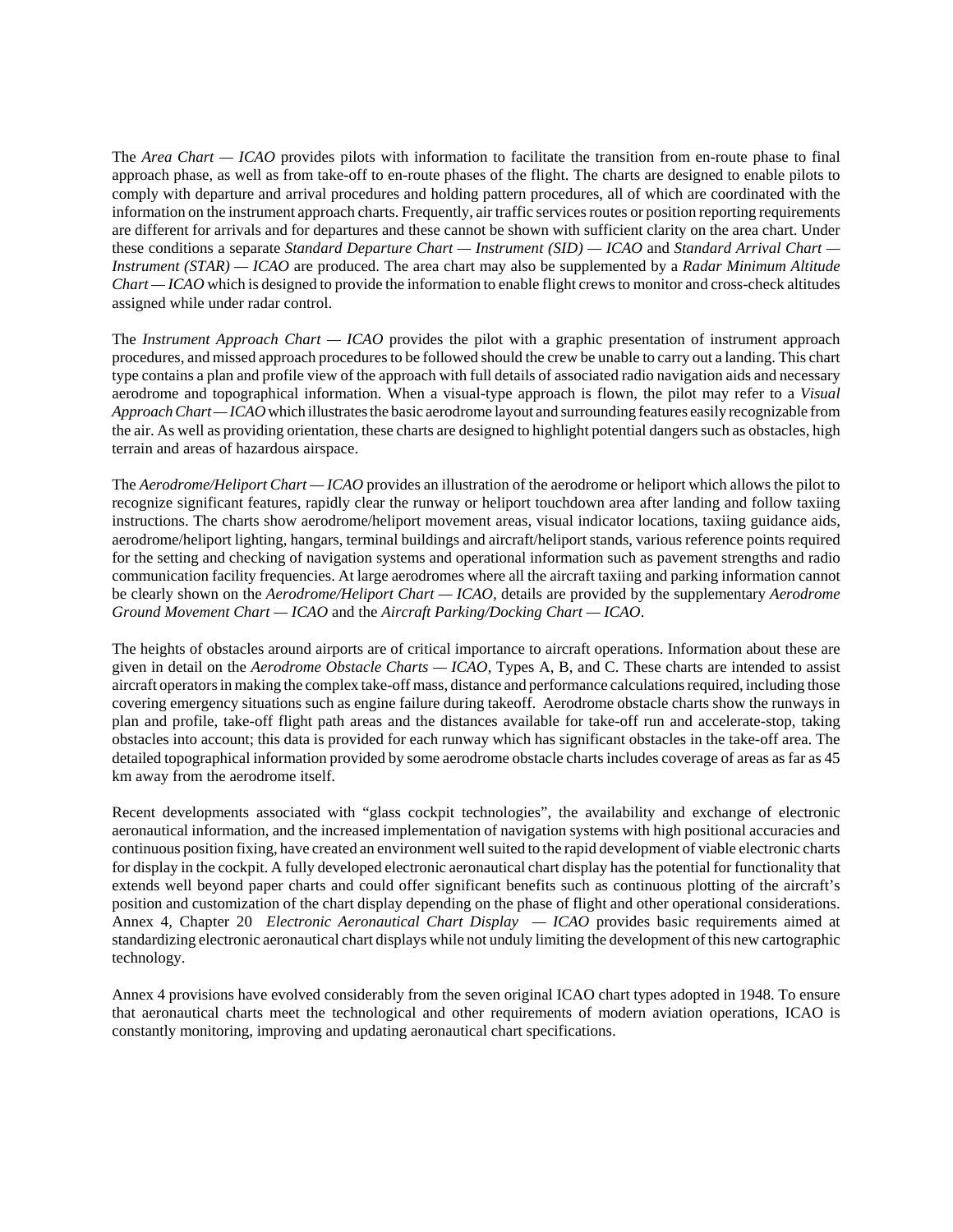## <span id="page-8-0"></span>**ANNEX** *5* **to the Convention on International Civil Aviation**

#### **Units of Measurement to be Used in Air and Ground Operations**

The question of the units of measurement to be used in international civil aviation goes back as far as the origin of ICAO itself. At the International Civil Aviation Conference held at Chicago in 1944, the importance of a common system of measurements was realized and a resolution was adopted calling on States to make use of the metric system as the primary international standard.

A special committee was established to look into the question and as a result the First Assembly of ICAO in 1947 adopted a resolution (A1-35) recommending a system of units to be issued as an ICAO Standard as soon as possible. Stemming from this resolution, the first edition of Annex 5 was adopted in 1948. This contained an ICAO table of units based essentially on the metric system, but it also contained four additional interim tables of units for use by those States unable to use the primary table. It was evident from the beginning that the achievement of standardization in units of measurement would not be easy, and Annex 5 was initially applicable only to those units used in communications between aircraft and ground stations.

Many attempts to improve the level of standardization were made in the following years and a number of amendments to Annex 5 were introduced. By 1961 the number of tables of units in the Annex had been reduced to two, which remained until Amendment 13 was adopted in March 1979. Amendment 13 extended considerably the scope of ICAO's role in standardizing units of measurements to cover all aspects of air and ground operations and not just air-ground communications. It also introduced the International System of Units, known as SI from the "Système International d'Unités", as the basic standardized system to be used in civil aviation.

In addition to the SI units the amendment recognized a number of non-SI units which may be used permanently in conjunction with SI units in aviation. These include the litre, the degree Celsius, the degree for measuring plane angle, etc. The amendment also recognized, as do the relevant ICAO Assembly Resolutions, that there are some non-SI units which have a special place in aviation and which will have to be retained, at least temporarily. These are the nautical mile and the knot, as well as the foot when it is used in the measurement of altitude, elevation or height only. Some practical problems arise in the termination of the use of these units and it has not yet been possible to fix a termination date.

Amendment 13 to Annex 5 represented a major step forward in the difficult process of standardizing units of measurement in international civil aviation. Although complete standardization is still some time away, the foundation has been laid for resolving a problem which has been recognized by ICAO since its inception. With this amendment a very large degree of standardization has been achieved between civil aviation and other scientific and engineering communities.

Amendments 14 and 15 to Annex 5 introduced a new definition of the metre, and references to temporary non-SI units were deleted.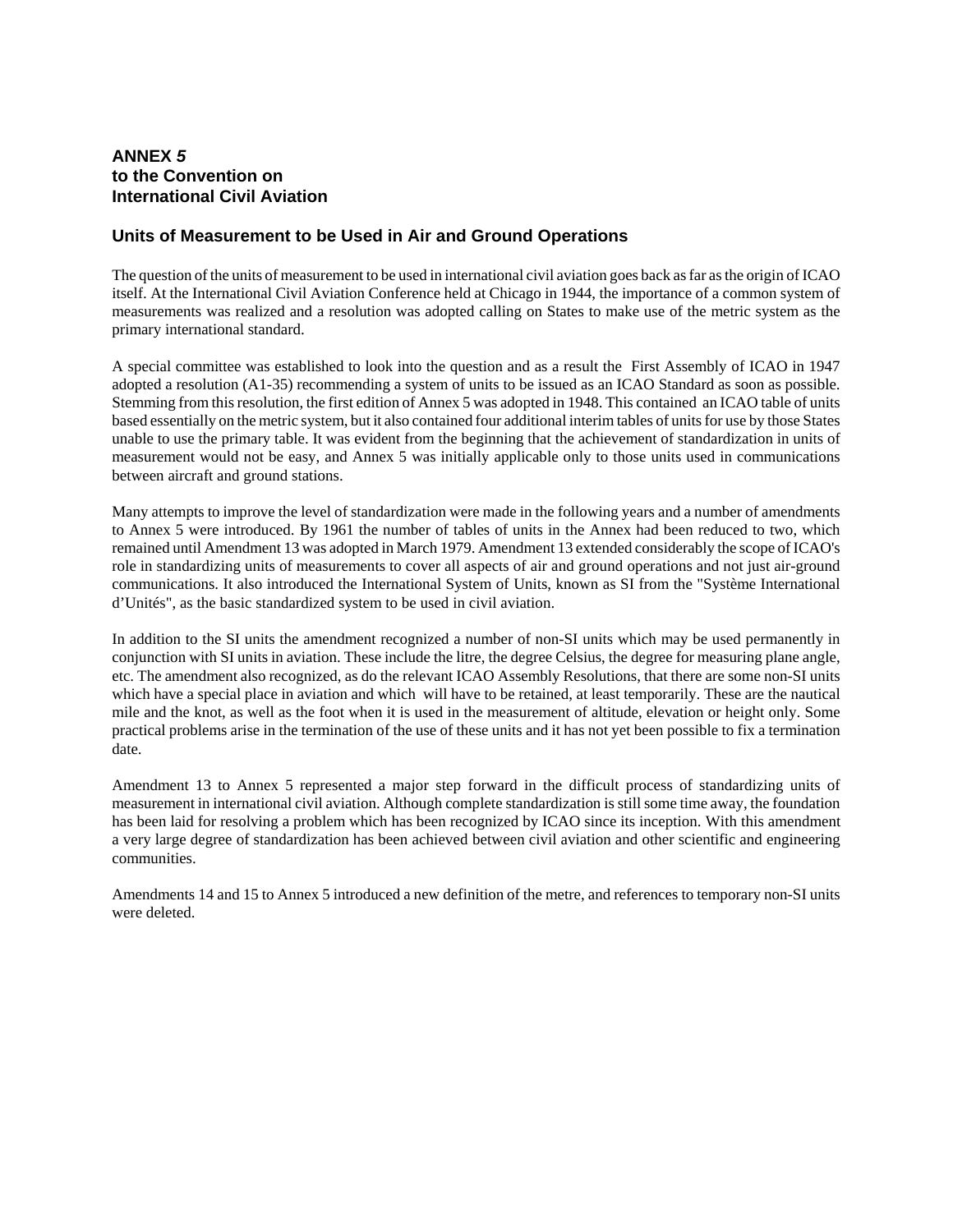#### <span id="page-9-0"></span>**ANNEX 6 to the Convention on International Civil Aviation**

# **Operation of Aircraft (Parts I, II and III)**

The essence of Annex 6, simply put, is that the operation of aircraft engaged in international air transport must be as standardized as possible to ensure the highest levels of safety and efficiency.

In 1948 the Council first adopted Standards and Recommended Practices for the operation of aircraft engaged in international commercial air transport. They were based on recommendations of States attending the first session of the Operations Divisional Meeting held in 1946, and are the basis of Part I of Annex 6.

In order to keep pace with a new and vital industry, the original provisions have been and are being constantly reviewed. For instance, a second part to Annex 6, dealing exclusively with international general aviation, became applicable in September 1969. Similarly, a third part to Annex 6, dealing with all international helicopter operations, became applicable in November 1986. Part III originally addressed only helicopter flight recorders, but an amendment completing the coverage of helicopter operations in the same comprehensive manner as aeroplane operations covered in Parts I and II was adopted for applicability in November 1990.

It would be impractical to provide one international set of operational rules and regulations for the wide variety of aircraft which exist today. Aircraft range from commercial airliners to the one-seat glider, all of which cross national boundaries into adjacent States. In the course of a single operation, a long-range jet may fly over many international borders. Each aircraft has unique handling characteristics relative to its type and, under varying environmental conditions, may have specific operational limitations. The very international nature of commercial aviation, and of general aviation to a lesser degree, requires pilots and operators to conform to a wide variety of national rules and regulations.

The purpose of Annex 6 is to contribute to the safety of international air navigation by providing criteria for safe operating practices, and to contribute to the efficiency and regularity of international air navigation by encouraging ICAO's Contracting States to facilitate the passage over their territories of commercial aircraft belonging to other countries that operate in conformity with these criteria.

ICAO Standards do not preclude the development of national standards which may be more stringent than those contained in the Annex. In all phases of aircraft operations, minimum standards are the most acceptable compromise as they make commercial and general aviation viable without prejudicing safety. The Standards accepted by all Contracting States cover such areas as aircraft operations, performance, communications and navigation equipment, maintenance, flight documents, responsibilities of flight personnel and the security of the aircraft.

The advent of the turbine engine and associated high performance aircraft designs necessitated a new approach to civil aircraft operation. Aircraft performance criteria, flight instruments, navigation equipment and many other operational aspects required new techniques, and they in turn created the need for international regulations to provide for safety and efficiency.

The introduction of high-speed, long- and short-range aircraft, for example, created problems associated with endurance at relatively low altitudes, where fuel consumption becomes a major factor. The fuel policies of many of the international civil aviation carriers are required to take into account the need for possible diversions to an alternate aerodrome when adverse weather is forecast at the intended destination.

Clearly defined International Standards and Recommended Practices exist in respect of operating minima based on the aircraft and the environmental factors found at each aerodrome. Subject to the State of the Operator's approval, the aircraft operator has to take into account the type of aeroplane or helicopter, the degree of sophistication of equipment carried on the aircraft, the characteristics of the approach and runway aids and the operating skill of the crew in carrying out procedures involved in operations in all weather conditions.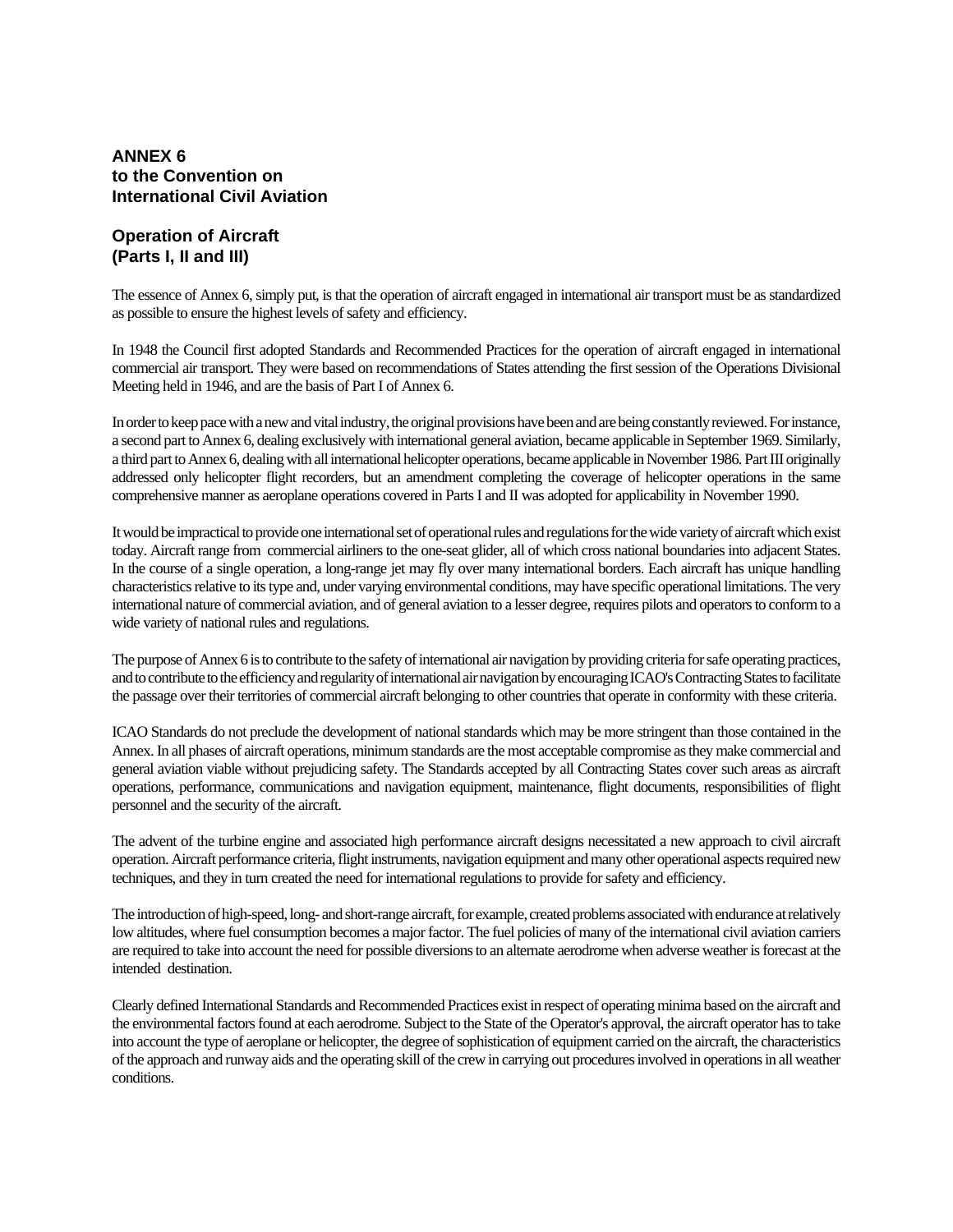Another development has been the introduction of provisions (generally referred to as ETOPS) to ensure safe operations by twinengined aeroplanes operating over extended ranges, often over water. This type of operation has arisen because of the attractive economics of the large twin-engined aeroplanes now available.

The human factor is an essential component for the safe and efficient conduct of aircraft operations. Annex 6 spells out the responsibilities of States in supervising their operators, particularly in respect of flight crew. The main provision requires the establishment of a method of supervising flight operations to ensure a continuing level of safety. It calls for the provision of an operations manual for each aircraft type, and places the onus on each operator to ensure that all operations personnel are properly instructed in their duties and responsibilities, and in the relationship of such duties to the airline operation as a whole.

The pilot-in-command has the final responsibility to make sure that flight preparation is complete and conforms to all requirements, and is required to certify flight preparation forms when satisfied that the aircraft is airworthy, and that other criteria are met in respect to instruments, maintenance, mass and load distribution (and the securing of the loads), and operating limitations of the aircraft.

Another important aspect covered in Annex 6 is the requirement for operators to establish rules limiting the flight time and flight duty periods for flight crew members. The same Standard also calls for the operator to provide adequate rest periods so that fatigue occurring either on a flight, or successive flights over a period of time, does not endanger the safety of a flight. An alert flight crew must be capable of dealing not only with any technical emergencies but with other crew members and must react correctly and efficiently in case of an evacuation of the aircraft. Rules such as this must be included in the operations manual.

Critical to safe aircraft operations is the knowledge of the operating limits of each particular type of aircraft. The Annexsets out minimum performance operating limitations, with respect to aircraft in use today. These Standards take into account a significant number of factors which can affect the performance of a wide range of aircraft: mass of the aircraft, elevation, temperature, weather conditions and runway conditions, and include take-off and landing speeds under conditions which involve the failure of one or more power-units.

A detailed example is included in Attachment C to Annex 6, Part I, in which a level of performance has been calculated and found to apply over a wide range of aeroplane characteristics and atmospheric conditions.

ICAO is actively engaged in efforts to foresee the requirements of future operations such as the recent acceptance of a new set of procedures which revise the obstacle clearance requirements and instrument approach procedures for all categories of international civil commercial aviation.

Hijacking of civil aircraft has placed an additional burden on the pilot-in command. The various safety precautions that such acts necessitate, in addition to precautions of a purely technical nature, have been studied by ICAO and made to cover as many emergency situations as possible.

Part II of Annex 6 deals with aeroplanes in international general aviation. International commercial in transport operations and general aviation operations in helicopters is covered in Part III. Some international general aviation operations may be performed by crews less experienced and less skilled than commercial civil aviation personnel. eEquipment installed in some general aviation aircraft may not meet the same standard as in commercial in transport aircraft, and general aviation operations are subject to less rigorous standards and conducted with a greater degree of freedom than is found in commercial air transport operations.

Because of this, ICAO recognizes that international general aviation pilots and their passengers may not necessarily enjoy the same level of safety as the farepaying passenger in commercial air transport. Part II of the Annex, however, was designed specifically to ensure an acceptable level of safety to third parties (persons on the ground and persons in the air in other aircraft). Thus, operations involving commercial and general aviation aircraft in a common environment are required to adhere to the minimum safety standards.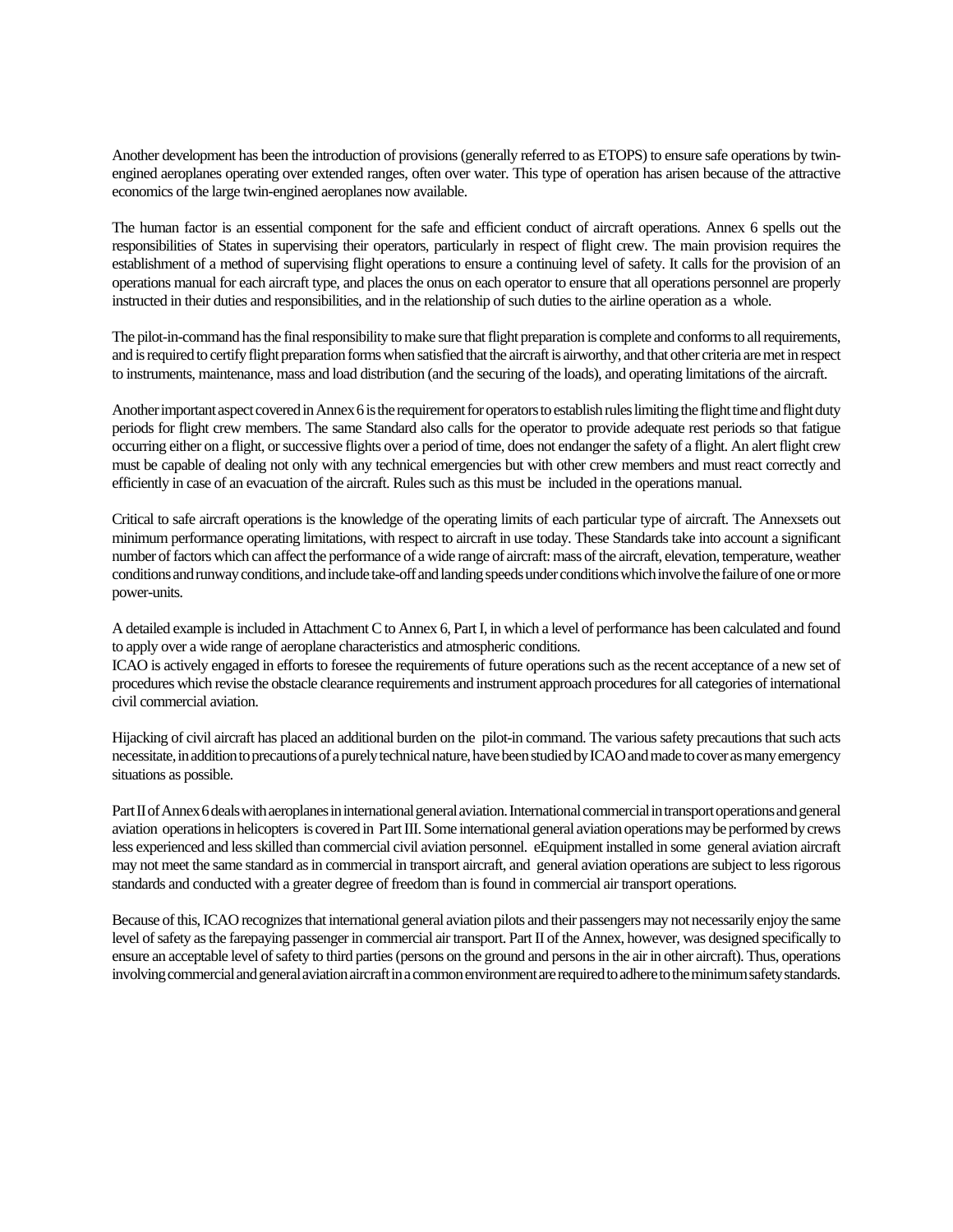#### <span id="page-11-0"></span>**ANNEX 7 to the Convention on International Civil Aviation**

#### **Aircraft Nationality and Registration Marks**

How are aircraft classified and identified, and how can you tell aircraft nationality?

These are but two of the questions answered in the briefest ICAO Annex, which deals with aircraft nationality and registration marks, and, in a separate table, classifies aircraft by how they maintain sustained flight in the air.

The Annex is based on Articles 17 to 20 of the Chicago Convention. The ICAO Council adopted the first Standards concerning this issue in February 1949, based on recommendations from the first and second sessions of the Airworthiness Division, held in 1946 and 1947 respectively. Since then only four amendments have been made to the Annex. The latest edition is the fifth one, issued in 2003.

The first amendment introduced the definition of a "rotorcraft", and modified requirements related to the location of nationality and registration marks on wings. The second amendment redefined the word "aircraft", the use of which became effective in 1968; it also implemented a decision that all air-cushion-type vehicles, such as hovercraft and other ground-effect machines, should not be classified as aircraft.

Since Article 77 of the Convention permits joint operating organizations, Amendment 3 was introduced to define "Common Mark", "Common Mark Registering Authority" and "International Operating Agency", to enable aircraft of international operating agencies to be registered on other than a national basis. The determining principle of the related provisions is that each international operating agency must be assigned a distinctive common mark by ICAO, this being selected from a series of symbols included in the radio call signs allocated by the International Telecommunication Union (ITU).

The fourth amendment, adopted in 1981, introduces provisions related to registration and nationality marks for unmanned free balloons.

The fifth amendment, adopted in 2003, introduces a new requirement for the Certificate of Registration to carry an English translation if issued in a language other than English.

The Annex sets out procedures for selection by ICAO Contracting States of nationality marks from the nationality symbols included in the radio call signs allocated to the States of Registry by the ITU.

It sets standards for the use of letters, numbers and other graphic symbols to be used in the nationality and registration marks, and spells out where these characters will be located on different types of airborne vehicles, such as lighter-thanair aircraft and heavier-than-air aircraft.

This Annex also calls for the registration of the aircraft, and provides a sample of this certificate for use by ICAO Contracting States. This certificate must be carried in the aircraft at all times, and an identification plate, bearing at least the aircraft's nationality, or common mark and registration mark, must be affixed in a prominent position to the main entrance.

Years of considerable effort permit the classification of aircraft to be as simple as possible, and yet encompass as many types of flying machines as the human mind can devise.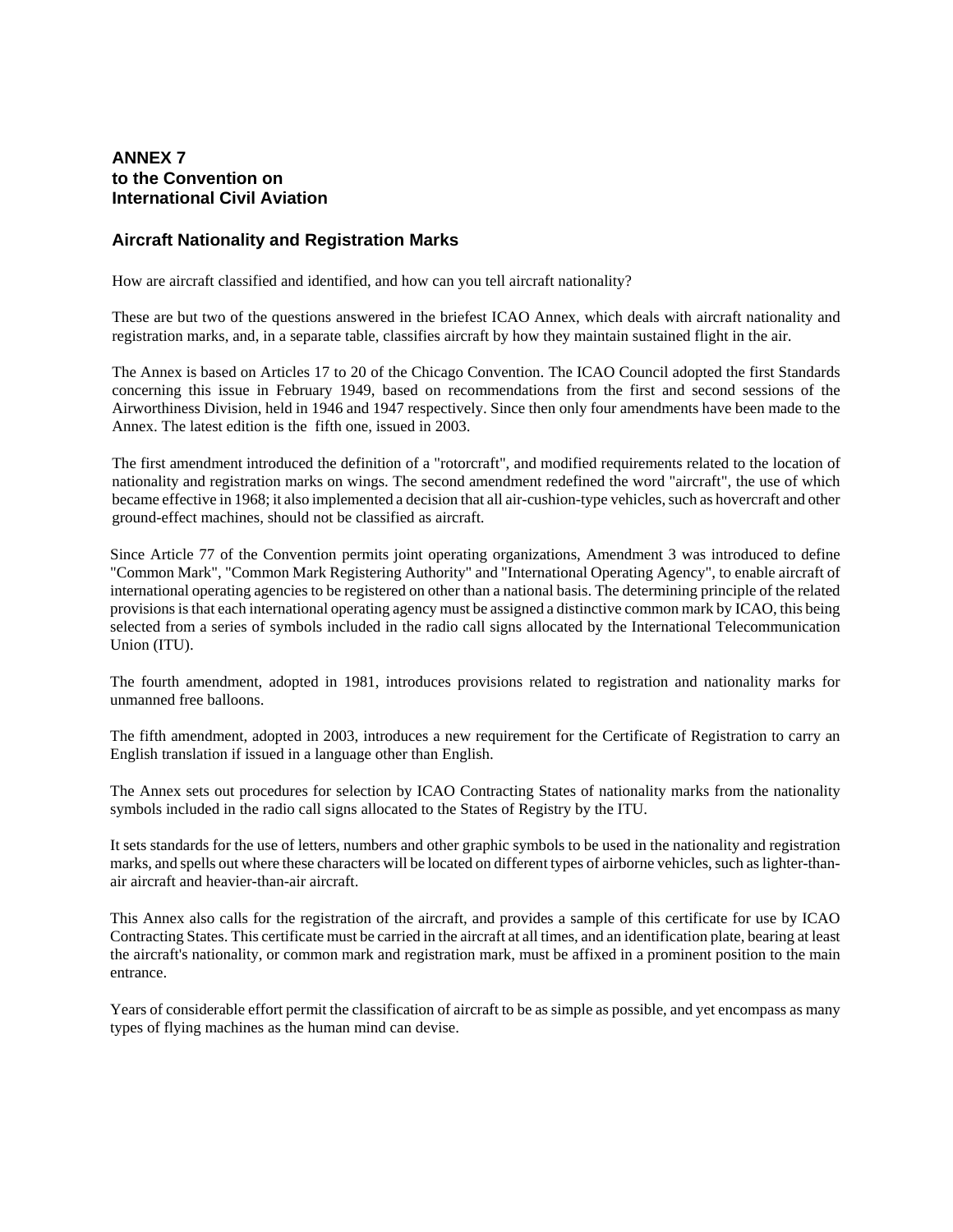#### <span id="page-12-0"></span>**ANNEX 8 to the Convention on International Civil Aviation**

#### **Airworthiness of Aircraft**

In the interest of safety, an aircraft must be designed, constructed and operated in compliance with the appropriate airworthiness requirements of the State of Registry of the aircraft. Consequently, the aircraft is issued with a Certificate of Airworthiness declaring that the aircraft is fit to fly.

To facilitate the import and export of aircraft, as well as the exchange of aircraft for lease, charter or interchange, and to facilitate operations of aircraft in international air navigation, Article 33 of the Convention on International Civil Aviation places the burden on the State of Registry to recognize and render valid an airworthiness certificate issued by another Contracting State, subject to the condition that the airworthiness requirements under which such a certificate is issued or rendered valid are equal to or above the minimum standards which may be established by ICAO from time to time pursuant to the Convention. These minimum standards are contained in Annex 8, the first edition of which was adopted by the Council on 1 March 1949.

Annex 8 includes broad standards which define, for application by the national airworthiness authorities, the minimum basis for the recognition by States of Certificates of Airworthiness for the purpose of flight of aircraft of other States into and over their territories, thereby achieving, among other things, protection of other aircraft, third parties and property. It is recognized that ICAO Standards would not replace national regulations and that national codes of airworthiness containing the full scope and extent of detail considered necessary by individual States would be required as the basis for the certification of individual aircraft. Each State is free to develop its own comprehensive and detailed code of airworthiness or to select, adopt or accept a comprehensive and detailed code established by another Contracting State. The level of airworthiness required to be maintained by a national code is indicated by the broad standards of Annex 8 supplemented, where necessary, by guidance material provided in ICAO's *Airworthiness Technical Manual* (Doc 9760).

Annex 8 is divided into four parts. Part I includes definitions; Part II deals with procedures for certification and continuing airworthiness of aircraft; Part III includes technical requirements for the certification of new large aeroplane designs; Part IV deals with helicopters.

One of the supporting clauses in the definitions used in the Annex defines the environment in which an aircraft is expected to perform as "anticipated operating conditions". These are conditions which are known from experience or which can be reasonably envisaged to occur during the operational life of the aircraft, taking into account the operations for which the aircraft is made eligible. They also include conditions relative to the weather, terrain surrounding the aerodromes from which the aircraft is expected to operate, functioning of the aircraft, efficiency of personnel and other factors affecting safety in flight. Anticipated operating conditions do not include those extremes which can be effectively avoided by operating procedures and those extremes which occur so infrequently that higher levels of airworthiness to meet them would render aircraft operations impracticable.

Under the provisions related to continuing airworthiness of aircraft, the State of Registry must inform the State of Design when it first enters in its register an aircraft of the type certified by the latter. This is to enable the State of Design to transmit to the State of Registry any generally applicable information it has found necessary for the continuing airworthiness and for the safe operation of the aircraft. The State of Registry must also transmit to the State of Design all continuing airworthiness information originated by it for transmission, as necessary, to other Contracting States known to have on their registers the same type of aircraft.

To assist States in establishing contact with appropriate national airworthiness authorities, necessary information has been provided in an ICAO circular (Circ 95) which is available on the ICAO-Net.

The technical standards dealing with certification of aeroplanes are limited at present to multi-engined aeroplanes of over 5 700 kg maximum certificated takeoff mass. These standards include requirements related to performance, flying qualities, structural design and construction, engine and propeller design and installation, systems and equipment design and installation, and operating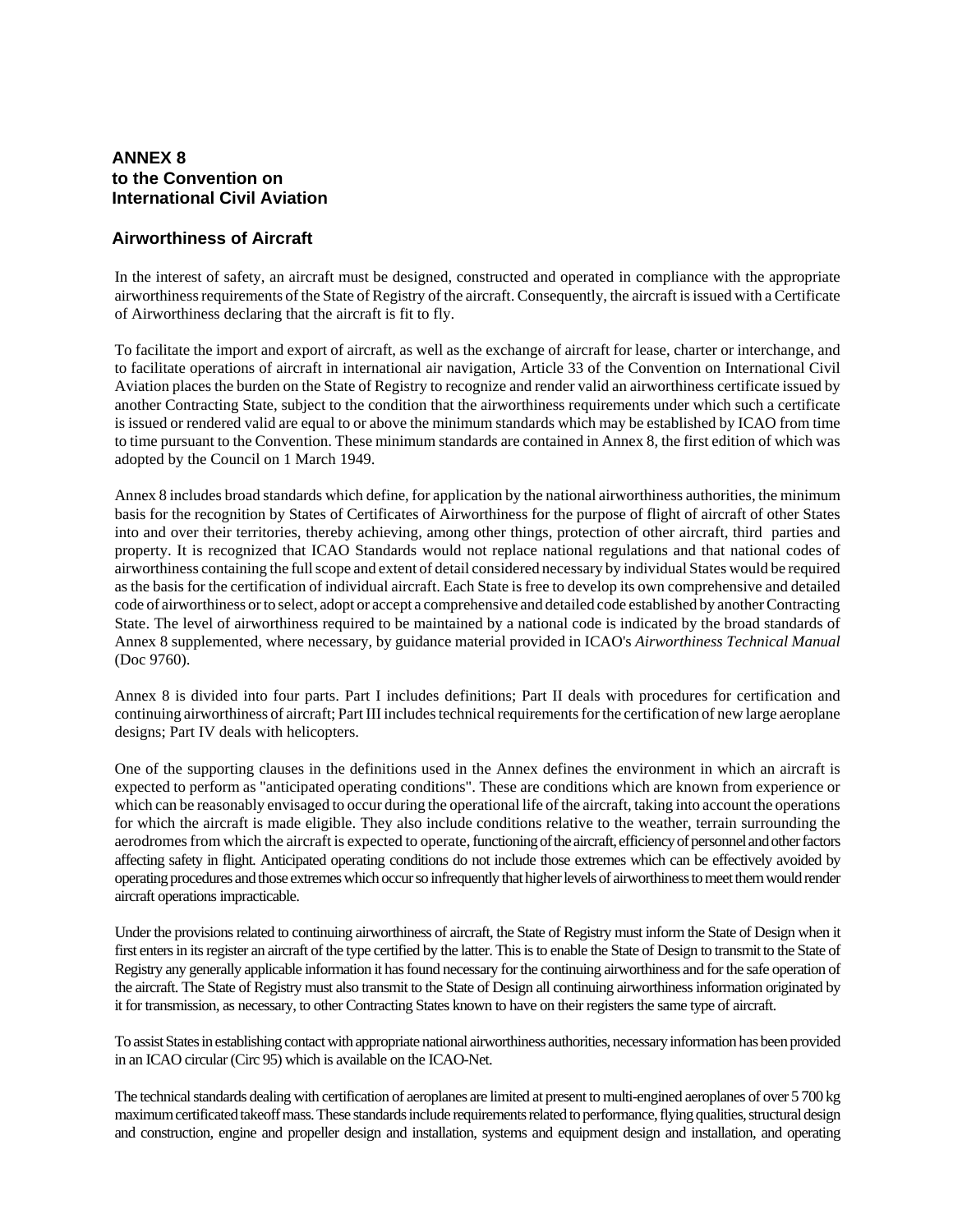limitations including procedures and general information to be provided in the aeroplane flight manual, crashworthiness of aircraft and cabin safety, operating environment and human factors and security in aircraft design.

The performance standards require that the aeroplane shall be capable of accomplishing the minimum performance specified in the Annex at all phases of flight, in the event that the critical power-unit has failed and the remaining power-units are operated within their take-off power limitations, be capable of safely continuing or abandoning its take-off. After the initial take-off phase, the aeroplane must be capable of continuing climb up to a height at which the aeroplane can continue safe flight and landing, while the remaining power-units are operating within their continuous power limitations.

The aeroplane must be controllable and stable under all anticipated operating conditions without exceptional skill, alertness or strength on the part of the pilot, even in the event of failure of any power-unit. Furthermore, the stall characteristics of the aeroplane must be such as to give the pilot clear warning, and it should be possible for the pilot to maintainfull control of the aeroplane without altering engine power.

Requirements for detailed design and construction provide for a reasonable assurance that all aeroplane parts will function reliably and effectively. Functioning of all moving parts essential to safe operation must be demonstrated by suitable tests, and all materials used must conform to approved specifications. Methods of fabrication and assembly must produce a consistently sound structure which must be protected against deterioration or loss of strength due to weathering, corrosion, abrasion or other causes, which could pass unnoticed. Means must be provided which will automatically prevent emergencies or enable the crew to deal with them effectively, and design should minimize the possibility of in-flight fires, cabin depressurization and toxic gases in the aeroplane and the aircraft against lightning and static electricity.

Special consideration is given to requirements dealing with design features which affect the ability of the flight crew to maintain controlled flight. The layout of the flight crew compartment must be such as to minimize the possibility of incorrect operation of controls due to confusion, fatigue or interference. It should allow a sufficiently clear, extensive and undistorted field of vision for the safe operation of the aeroplane.

Aeroplane design features also provide for the safety, health and well being of occupants by providing an adequate cabin environment during the anticipated flight and ground and water operating conditions, the means for rapid and safe evacuation in emergency landings and the equipment necessary for the survival of the occupants following an emergency landing in the expected external environment for a reasonable time-span.

Requirements for the certification of engines and accessories are designed to ensure that they function reliably under the anticipated operating conditions. An engine of the type must be tested to establish its power or thrust from characteristics, to ensure that operating parameters are satisfactory and to demonstrate adequate margins of freedom from detonation, surge or other detrimental conditions. Tests must be of sufficient duration and must be conducted at such power and other operating conditions as are necessary to demonstrate the reliability and durability of the engine.

Following the recent events of highjacking and terrorist acts on board aircraft, special security features have been included in aircraft design to improve the protection of the aircraft. These include special features in aircraft systems, identification of a least-risk bomb location, and strengthening of the cockpit door, ceilings and floors of the cabin crew compartment.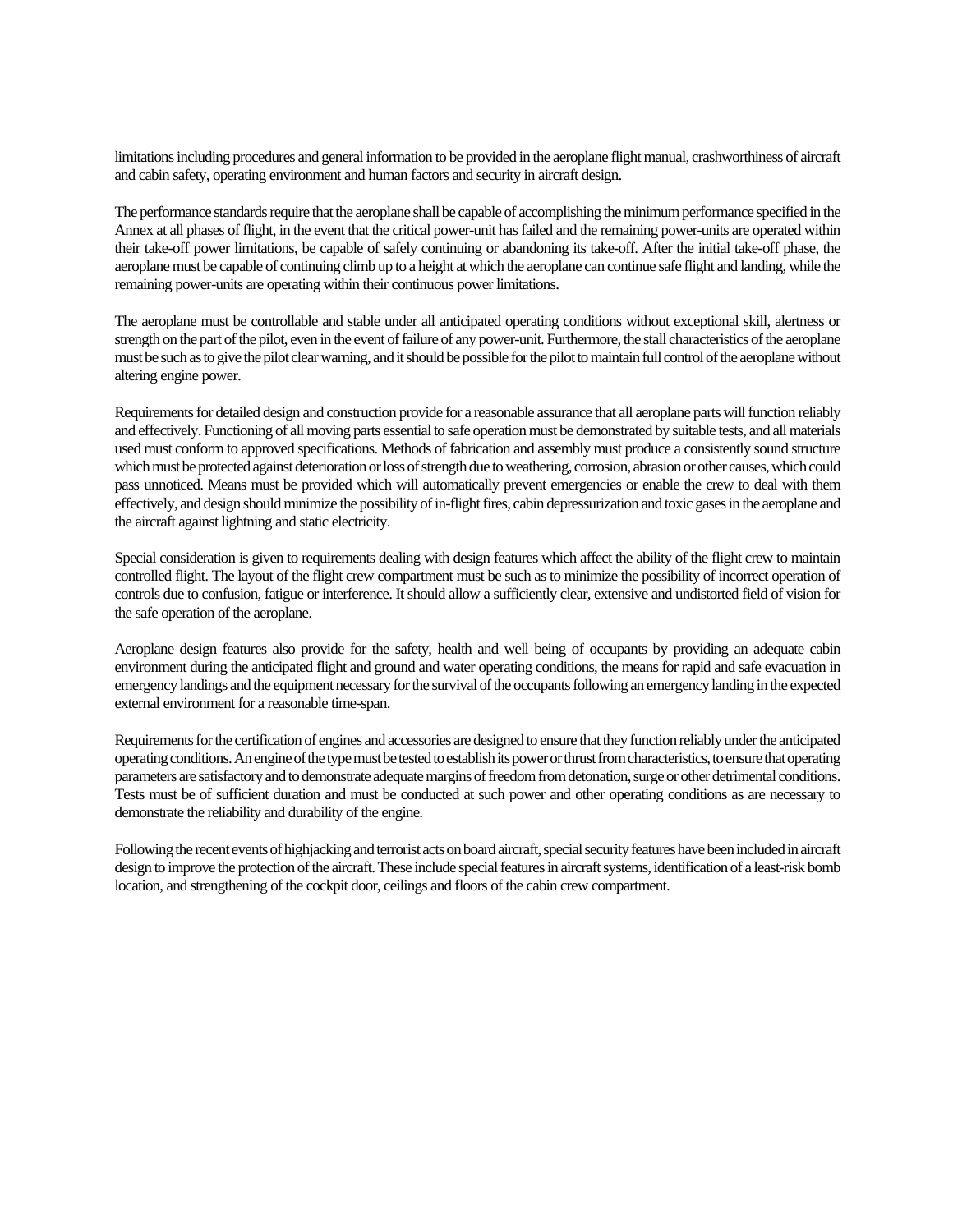## <span id="page-14-0"></span>**ANNEXE 9 to the Convention on International Civil Aviation**

## **Facilitation**

The Standards and Recommended Practices (SARPs) on Facilitation (FAL) are derived from several provisions of the Chicago Convention. *Article 37* obliges ICAO to adopt and amend from time to time international standards and recommended practices and procedures dealing with, *inter alia*, customs and immigration procedures. *Article 22* obliges each Contracting State to adopt all practicable measures to facilitate and expedite navigation by aircraft between the territories of Contracting States, and to prevent unnecessary delays to aircraft, crews, passengers, and cargo, especially in the administration of the laws relating to immigration, quarantine, customs and clearance. *Article 23* of the Convention expresses the undertaking of each Contracting State to establish customs and immigration procedures affecting international air navigation in accordance with the practices established or recommended pursuant to the Convention.

A number of other articles have special pertinence to the provisions of the FAL Annex and have been taken into account in its preparation. These include: *Article 10*, which requires all aircraft entering the territory of a Contracting State to land at, and depart from, an airport designated by that State for customs and other examination; *Article 13*, which require compliance of a Contracting State's entry, clearance, immigration, passports, customs and quarantine laws and regulations, by or on behalf of passengers, crew or cargo; *Article 14*, which obliges each Contracting State to take effective measures to prevent the spread by means of air navigation of communicable diseases; and *Article 24* (customs duty), *Article 29* (documents carried in aircraft) and *Article 35* (cargo restrictions).

These provisions of the Convention find practical expression in the SARPs of Annex 9, the first edition of which was adopted in 1949. The SARPs pertain specifically to facilitation of landside formalities for clearance of aircraft and commercial traffic through the requirements of customs, immigration, public health and agriculture authorities. The Annex is a wide-ranging document which reflects the flexibility of ICAO in keeping pace with international civil aviation. ICAO is recognized as being the first international body to make a real start on facilitation by developing Standards which bind its Contracting States.

The Annex provides a frame of reference for planners and managers of international airport operations, describing maximum limits on obligations of industry and minimum facilities to be provided by governments. In addition, Annex 9 specifies methods and procedures for carrying out clearance operations in such a manner as to meet the twin objectives of effective compliance with the laws of States and productivity for the operators, airports and government inspection agencies involved.

Initially, the main thrust of the Annex consisted of efforts to reduce paperwork, standardize internationally the documents that were to accompany traffic between States, and simplify the procedures required to clear aircraft, passengers and cargo. It was—as it still is—recognized that delays due to cumbersome formalities must be reduced, not just because they are unpleasant but, in practical terms, because they are costly to all of the "customer groups" in the community and because they interfere with the success of everyone.

Over the years, traffic volumes grew. States' resources for inspection regimes could not keep pace. The facilitation of landside clearance formalities became a much more complex issue. The focus of Annex 9 therefore changed. In its 11th edition (2002), the Annex 9 retained its original strategies, carried forward in all editions since the first, of reducing paperwork, standardizing documentation and simplifying procedures. However, it shifted its focus to inspection techniques based on risk management, with the objectives to increase efficiency, reduce congestion in airports and enhance security; to control abuses such as narcotics trafficking and travel document fraud; and to support the growth of international trade and tourism. In addition, new SARPs and guidance material were introduced to address certain high-profile issues of public interest such as the treatment of persons with disabilities.

More recently, the face of facilitation has been further shaped by major developments in the civil aviation environment which have occurred during the last ten years (the mid-1990s and beyond). These phenomena include: technological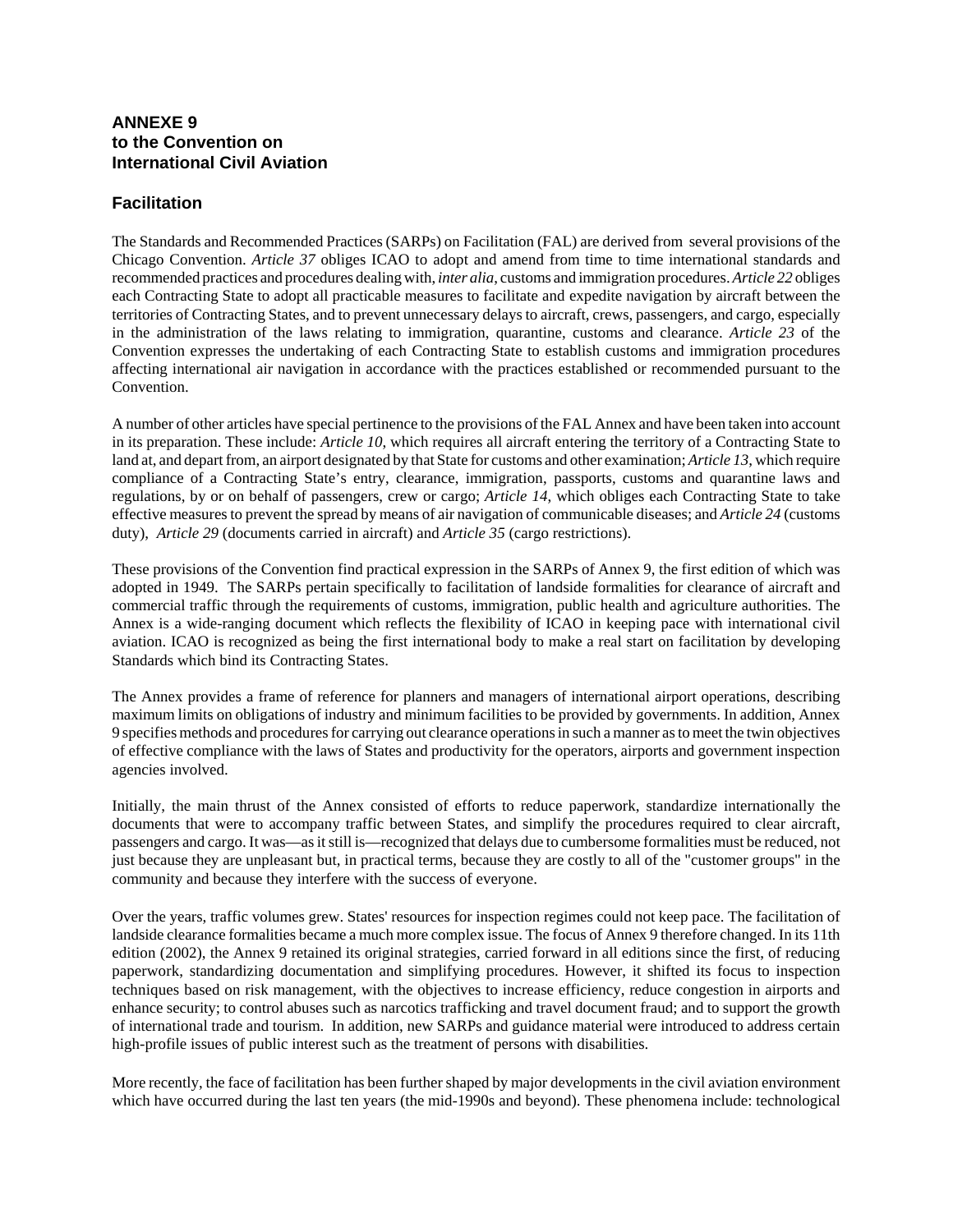progress, with the universal proliferation of the use of computers and electronic data interchange systems; massive increases in illegal migration which have become worldwide immigration and national security problems, with civil aviation the transport mode of choice and passport fraud a frequent tactic; and ongoing political and social upheaval, which has given rise to increased use of terrorism, in which unlawful interference with civil aviation is still a powerful technique for pursuing an objective.

These topics formed the basis of the agenda of the 12th Session of the Facilitation Division that was held in Cairo in early 2004 with the theme, "Managing Security Challenges to Facilitate Air Transport Operations." Discussions on the essential role that facilitation measures play in the improvement of security led to the Division making recommendations on the security of travel documents and border control formalities, on modernized provisions for facilitation and security in air cargo service operations, on controlling travel document fraud and illegal migration and on international health regulations and hygiene and sanitation in aviation.

The consequent 12<sup>th</sup> edition of Annex 9 (expected publication: 2005) reflects ICAO's contemporary FAL strategy. This is to advocate and support action by Contracting States in three principal areas: the standardization of travel documents, the rationalization of border clearance systems and procedures, and international cooperation to tackle security problems related to passengers and cargo. While the primary motivation of Annex 9 will continue to carry out the mandate in Article 22 of the Chicago Convention, "...to prevent unnecessary delays to aircraft, passengers and cargo....", numerous provisions, developed with the intent to increase efficiency in control processes, support also the objective to raise the level of general security.

Enhancing the security of travel documents and tackling illegal migration are among the major changes introduced into Annex 9 through its 12th edition. Most of the existing Chapters and Appendices of the Annex remain more-or-less unchanged from the 11th edition. Two Chapters, in particular, have been substantially amended to reflect new international realities.

Chapter 3, which deals with the entry and departure of persons and baggage, now contains a Standard obliging Contracting States to regularly update security features in new versions of their travel documents, to guard against their misuse and to facilitate detection of cases where such documents have been unlawfully altered, replicated or issued. Another Standard requires States to establish controls on the lawful creation and issuance of travel documents. States are also now obliged to issue separate passports to all persons, regardless of age, and to issue them in machine readable form, in accordance with ICAO's specifications. States and airlines are required to collaborate in combatting travel document fraud. As for crew members, States are obliged to place adequate controls on the issuance of crew member certificates and other official crew identity documents.

Finally, an entirely new Chapter 5 is devoted to the growing problem of inadmissible persons and deportees. The SARPs of this Chapter set out in clear terms the obligations of States and airlines *vis-à-vis* transport of potentially illegal migrants and similar "problem" cases that the international air transport industry comes across in ever greater numbers daily. Strict adherence by Contracting States of the obligations to remove from circulation fraudulent travel documents or genuine documents used fraudulently will greatly help to constrict the flow of illegal migrants the world over.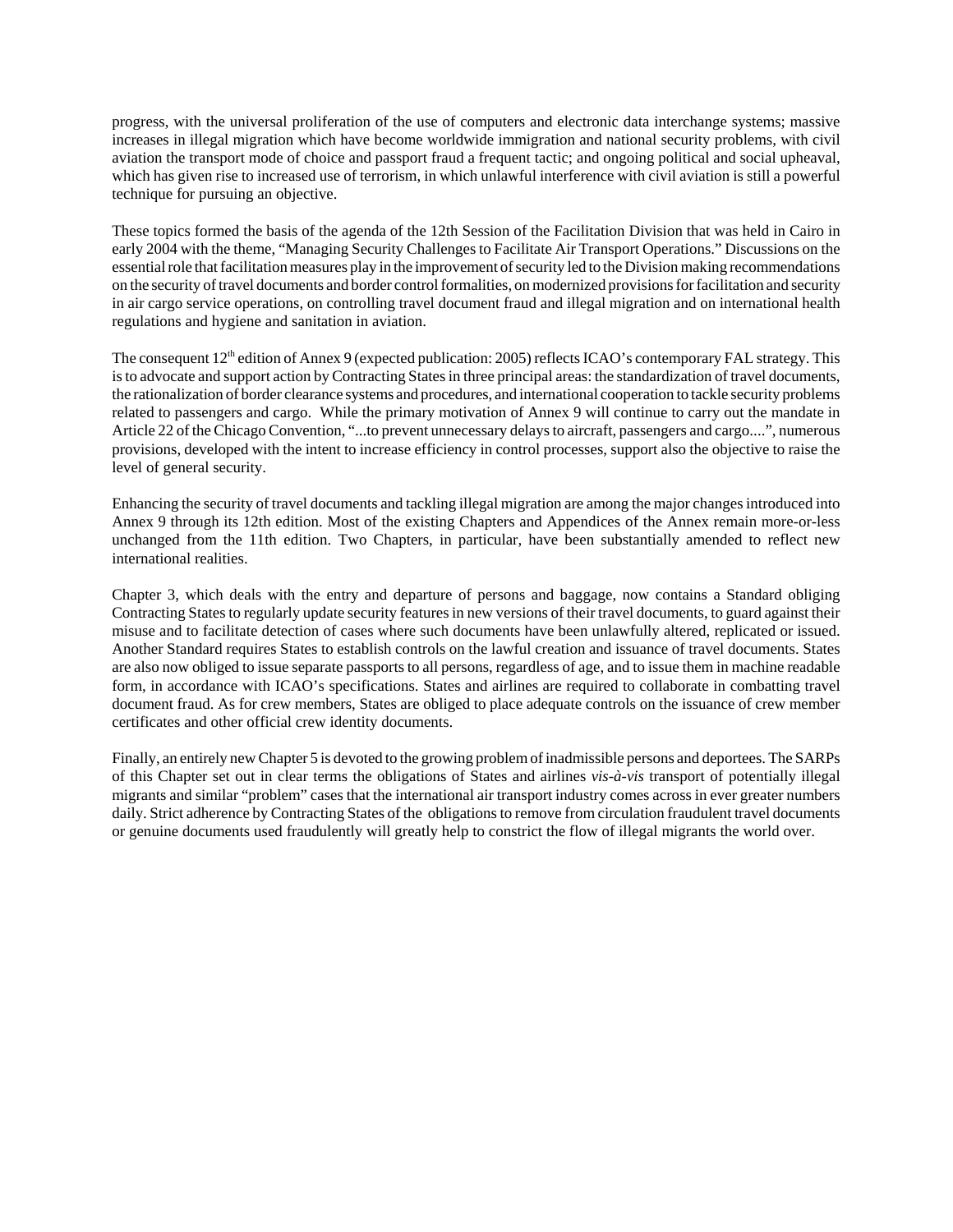#### <span id="page-16-0"></span>**ANNEX 10 to the Convention on International Civil Aviation**

#### **Aeronautical Telecommunications (Volumes I, II, III, IV and V)**

Three of the most complex and essential elements of international civil aviation are aeronautical communications, navigation and surveillance. These elements are covered by Annex 10 to the Convention.

Annex 10 is divided into five volumes:

| Volume I — Radio Navigation Aids                                       |
|------------------------------------------------------------------------|
| Volume II — Communications Procedures including those with PANS status |
| Volume $III \sim$ Communication Systems                                |
| Part 1 — Digital Data Communication Systems                            |
| Part 2 — Voice Communication Systems                                   |
| Volume IV — Surveillance Radar and Collision Avoidance Systems         |
| Volume V — Aeronautical Radio Frequency Spectrum Utilization           |

The five volumes of this Annex contain Standards and Recommended Practices (SARPs), Procedures for Air Navigation Services (PANS) and guidance material on aeronautical communication, navigation and surveillance systems.

Volume I of Annex 10 is a technical document which defines for international aircraft operations the systems necessary to provide radio navigation aids used by aircraft in all phases of flight. The SARPs and guidance material of this volume list essential parameter specifications for radio navigation aids such as the global navigation satellite system (GNSS), instrument landing system (ILS), microwave landing system (MLS), very high frequency (VHF) omnidirectional radio range (VOR), non-directional radio beacon (NDB) and distance measuring equipment (DME). The information contained in this volume includes aspects of power requirements, frequency, modulation, signal characteristics and monitoring needed to ensure that suitably equipped aircraft will be able to receive navigation signals in all parts of the world with the requisite degree of reliability.

Volumes II and III cover two general categories of voice and data communications that serve international civil aviation. They are the ground-ground communication between points on the ground and the air-ground communication between aircraft and points on the ground. The air-ground communication provides aircraft with all necessary information to conduct flights in safety, using both voice and data. An important element of the ground-ground communication is the aeronautical fixed telecommunications network (AFTN), a worldwide network organized to meet the specific requirements of international civil aviation. Within the AFTN category, all significant ground points, which include airports, air traffic control centres, meteorological offices and the like, are joined by appropriate links designed to serve aircraft throughout all phases of flight. Messages originated at any point on the network are routed as a matter of routine to all points required for the safe conduct of flight.

In Volume II of Annex 10, general, administrative and operational procedures pertaining to aeronautical fixed and mobile communications are presented.

Volume III of Annex 10 contains SARPs and guidance material for various air-ground and ground-ground voice and data communication systems, including aeronautical telecommunication network (ATN), aeronautical mobile-satellite service (AMSS), secondary surveillance radar (SSR) Mode S air-ground data link, very high frequency (VHF) air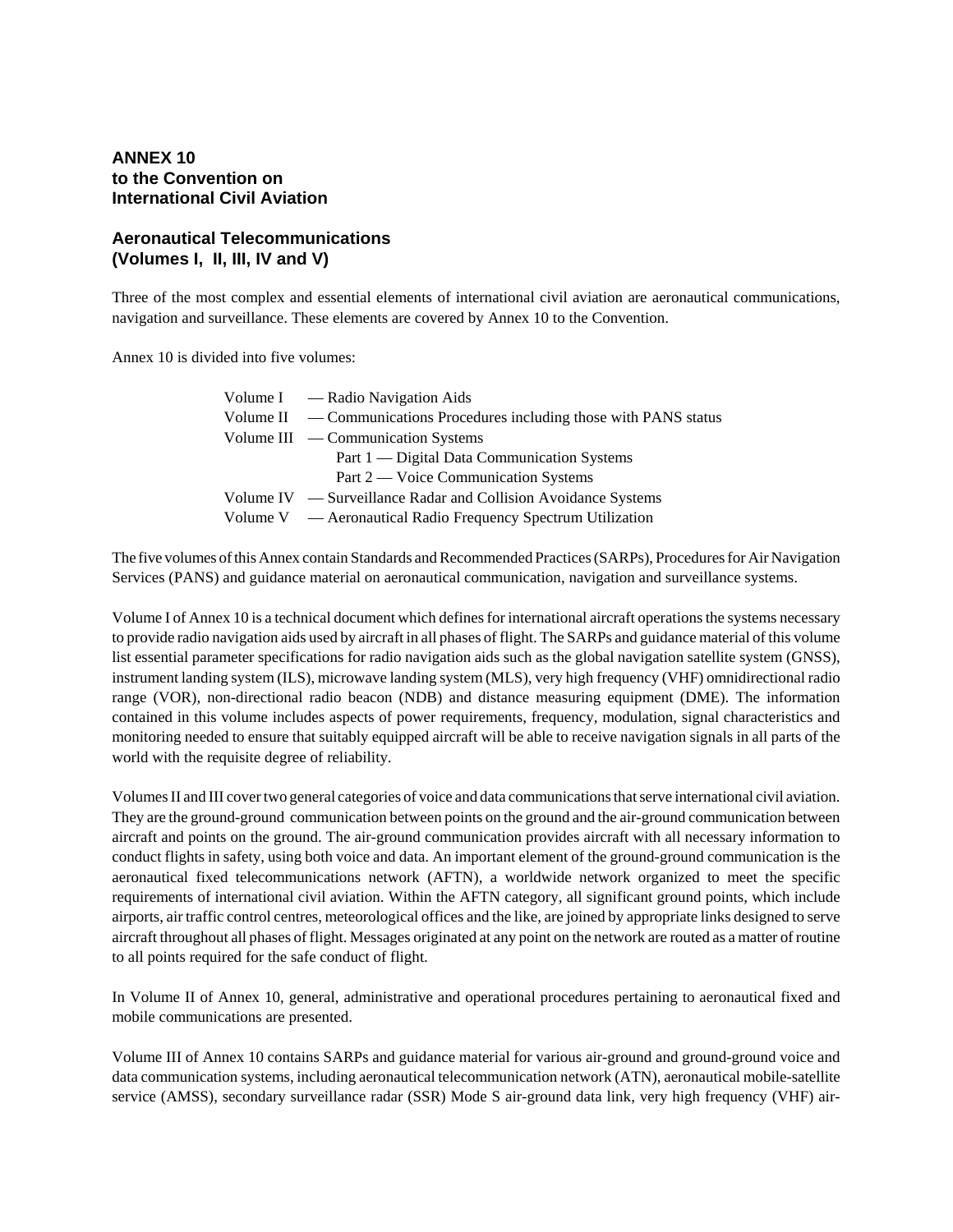ground digital link (VDL), aeronautical fixed telecommunication network (AFTN), aircraft addressing system, high frequency data link (HFDL), aeronautical mobile service, selective calling system (SELCAL), aeronautical speech circuits and emergency locator transmitter (ELT).

Volume IV of Annex 10 contains SARPs and guidance material for secondary surveillance radar (SSR) and airborne collision avoidance systems (ACAS), including SARPs for SSR Mode A, Mode C and Mode S, and the technical characteristics of ACAS.

In Volume V of Annex 10, SARPs and guidance material on the utilization of aeronautical frequencies are defined. The International Telecommunication Union (ITU) has set up a framework in which the demands for radio spectrum from individual States are balanced with the interests of different radio service users to produce a planned radio environment incorporating interference-free, effective and efficient radio spectrum use. Volume V contains information on the assignment planning of individual aeronautical radio stations operating or planned to operate in different frequency bands.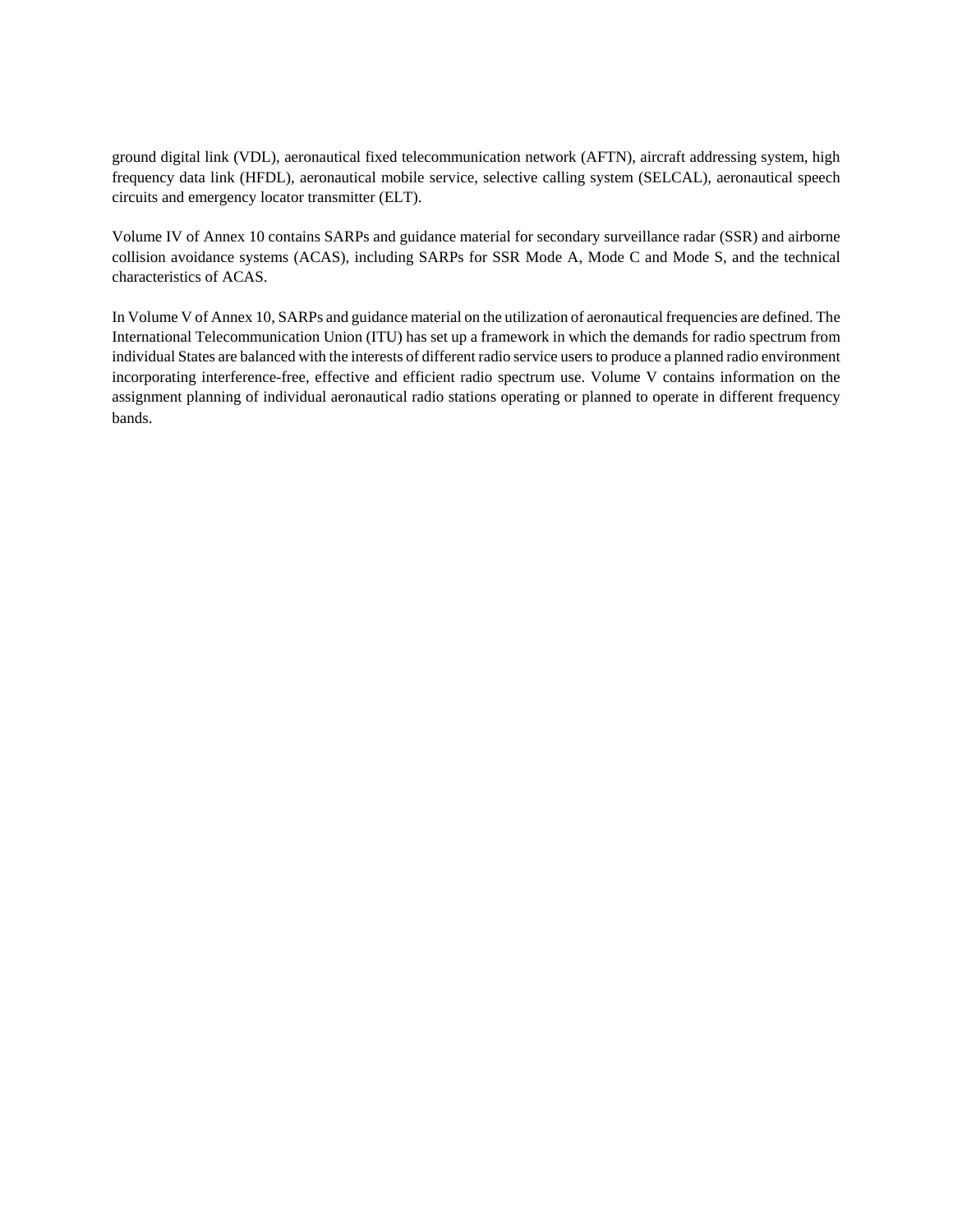#### <span id="page-18-0"></span>**ANNEX 11 to the Convention on International Civil Aviation**

## **Air Traffic Services**

Control of air traffic was almost unknown in 1944. Today, air traffic control, flight information and alerting services, which together comprise air traffic services, rank high among the indispensable ground support facilities which ensure the safety and efficient operation of air traffic throughout the world. Annex 11 to the Chicago Convention defines air traffic services and specifies the worldwide Standards and Recommended Practices applicable in the provision of these services.

The world's airspace is divided into a series of contiguous flight information regions (FIRs) within which air traffic services are provided. In some cases, the flight information regions cover large oceanic areas with relatively low air traffic density, within which only flight information service and alerting service are provided. In other flight information regions, large portions of the airspace are controlled airspace within which air traffic control service is provided in addition to flight information and alerting services.

The prime objective of air traffic services, as defined in the Annex, is to prevent collisions between aircraft, whether taxiing on the manoeuvring area, taking off, landing, en route or in the holding pattern at the destination aerodrome. The Annex also deals with ways of expediting and maintaining an orderly flow of air traffic and of providing advice and information for the safe and efficient conduct of flights and alerting service for aircraft in distress. To meet these objectives, ICAO provisions call for the establishment of flight information centres and air traffic control units.

All aircraft fly in accordance with either instrument flight rules (IFR) or visual flight rules (VFR). Under IFR, the aircraft fly from one radio aid to the next or by reference to self-contained airborne navigation equipment from which the pilot can determine the aircraft's position at all times. IFR flights are conducted through all but the severest of weather conditions, while aircraft flying under VFR must remain clear of cloud and operate in visibility conditions which will permit the pilot to see and avoid other aircraft. Chapter 3 specifies the types of service to be provided to these flights - for example, IFR flights are provided with air traffic control service when operating in controlled airspace. When operating in uncontrolled airspace, flight information service, which includes known traffic information, is provided and the pilot is responsible for arranging the flight to avoid other traffic. Control service is normally not provided to VFR flights, unless in specific areas, in which case VFR flights are separated from IFR flights but no separation service is provided between VFR flights, unless specifically required by the ATC authority. However, not all aircraft are provided with air traffic services. If an aircraft is operating entirely outside of controlled airspace in an area where a flight plan is not required, the flight may not even be known to air traffic services.

Safety is the overriding concern of international civil aviation and air traffic management contributes substantially to safety in aviation. Annex 11 contains an important requirement for States to implement systematic and appropriate air traffic services (ATS) safety management programmes to ensure that safety is maintained in the provision of ATS within airspaces and at aerodromes. Safety management systems and programmes will serve as an important contribution toward ensuring safety in international civil aviation.

Air traffic control service consists of clearances and information issued by air traffic control units to achieve longitudinal, vertical or lateral separation between aircraft, in accordance with the provisions set out in Chapter 3 of the Annex. This chapter also deals with the contents of clearances, their coordination between ATC units and the co-ordination of transfer of responsibility for control as a flight progresses from the area of one control unit to another. An orderly transfer process requires that an aircraft must be under the control of only one air traffic control unit at any one time.

Air traffic control units are sometimes faced with a traffic demand beyond the capacity of a particular location or area, as occurs at busy aerodromes during peak periods.

Annex 11 provides for ATC units to specify restrictions to the traffic flow, when required, for the purpose of avoiding excessive delays to aircraft in flight.

Annex 11 also specifies the requirements for coordination between the civil air traffic control units and military authorities or other agencies responsible for activities that may affect flights of civil aircraft. Military units are provided with flight plan and other data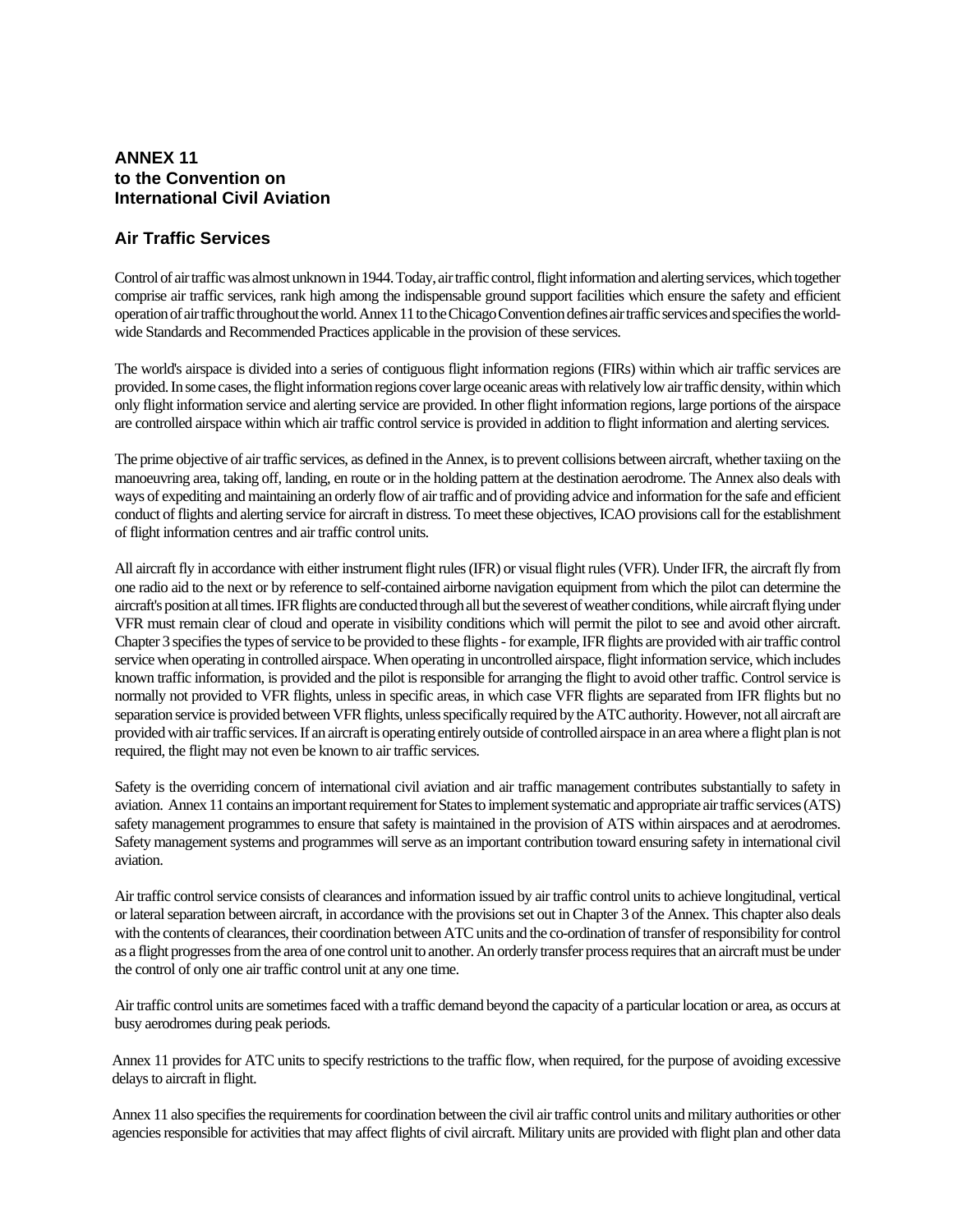concerning flights of civil aircraft to assist in establishing identification in the event that a civil aircraft approaches or enters a restricted area.

Flight information service is provided to aircraft operating in controlled airspace and to others known to the air traffic services units. The information includes significant meteorological (SIGMET) information, changes in the serviceability of navigation aids and in the condition of aerodromes and associated facilities and any other information likely to affect safety. IFR flights receive, in addition, information on weather conditions at departure, destination and alternate aerodromes, collision hazards to aircraft operating outside of control areas and control zones and, for flight over water, available information on surface vessels. VFR flights also receive information on weather conditions which would make visual flight impractical. Annex 11 also contains specifications for operational flight information service (OFIS) broadcasts, including automated terminal information service (ATIS) broadcasts.

Chapter 5 of Annex 11 is concerned with the alerting service, which provides for the alerting of rescue coordination centres when an aircraft is believed or known to be in a state of emergency, when it fails to communicate or to arrive on time or when information is received that a forced landing has been made or is imminent. Alerting service is automatically provided to all aircraft receiving air traffic control service and, as far as is practicable, to all other aircraft whose pilots have filed a flight plan or are otherwise known to air traffic services. It is also provided to aircraft known or believed to be subject to unlawful interference. The effect of the alerting service is to set in motion all appropriate rescue and emergency organizations which can provide assistance when and where required.

Subsequent chapters of the Annex cover ATS requirements for air-ground communications and for communications between ATS units and between those units and other essential offices. These chapters also specify the information required to be supplied to each type of air traffic services unit. Air-ground communications should permit direct, rapid and continuous static-free two-way radiotelephony communication, whenever practicable, while those between ATS units should permit exchange of printed messages and, in the case of air traffic control units, direct voice communications between controllers. Because of the importance of the information transmitted over air-ground radio channels and that received from other units and offices, Annex 11 recommends that such communications should be recorded.

An Appendix to the Annex spells out the principles governing the identification of air traffic services routes to allow both pilots and ATS to make unmistakable reference to any route without resorting to geographical references. Another Appendix specifies the requirements for designators for significant points marked by a radio aid as well as those not marked by a radio aid. Annex 11 also contains a series of attachments with guidance material on a variety of subjects, from airspace organization to ATS requirements for air-ground channels to the establishment and naming of standard arrival and departure routes.

Contingency planning is an important responsibility of all States that provide air navigation services. An Attachment to Annex 11 contains concise guidance to assist States in providing for the safe and orderly flow of international air traffic in the event of disruptions of air traffic services and related supporting services and in preserving the availability of major world air routes in the event of disruptions.

The sky may be limitless but not for air traffic. As more aircraft fill the crowded air routes, air traffic control concepts, procedures, equipment and rules will continue to evolve as will the provisions of this Annex.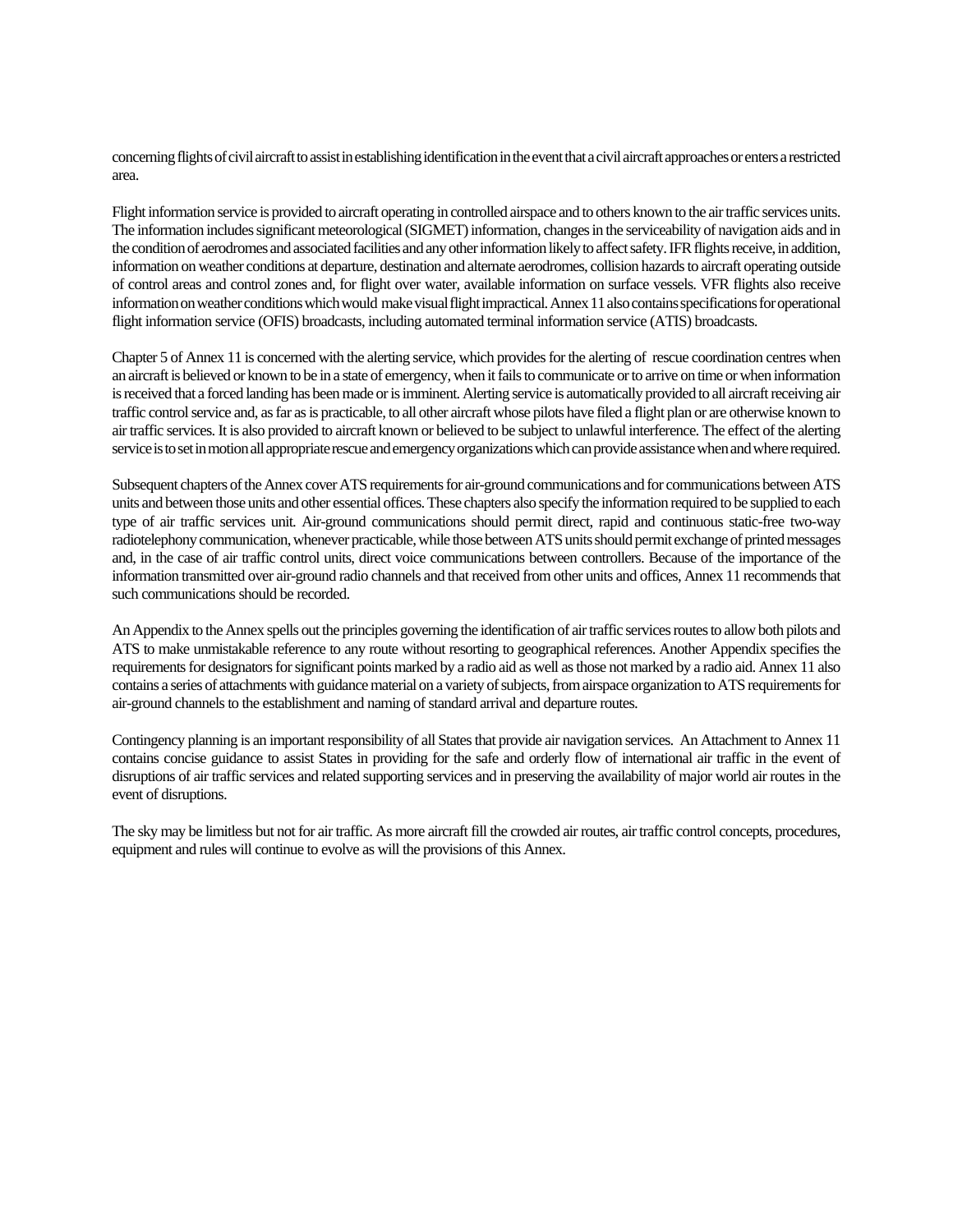#### <span id="page-20-0"></span>**ANNEX 12 to the Convention on International Civil Aviation**

#### **Search and Rescue**

Search and rescue services are organized to respond to persons apparently in distress and in need of help. Prompted by the need to rapidly locate and rescue survivors of aircraft accidents, a set of internationally agreed Standards and Recommended Practices has been incorporated in ICAO's Annex 12 - *Search and Rescue* (SAR).

The Annex, which is complemented by a three-part *Search and Rescue Manual* dealing with SAR organization, management and procedures, sets forth the provisions for the establishment, maintenance and operation of search and rescue services by ICAO Contracting States in their territories and over the high seas. Proposals for Annex 12 were originally made in 1946. By 1951*,* the proposals had been reviewed and revised to meet international civil aviation requirements, and were embodied as Standards and Recommended Practices in the first edition of Annex 12.

Containing five chapters, the Annex details the organization and cooperative principles appropriate to effective SAR operations, outlines required necessary preparatory measures and sets forth proper operating procedures for SAR services in actual emergencies.

One of the first aspects addressed in the organizational chapter is the requirement for States to provide SAR services within their territories and over those portions of the high seas or areas of undetermined sovereignty as determined in regional air navigation agreements and approved by the Council of ICAO. This chapter also deals with the establishment of mobile SAR units, the means of communication for these units and the designation of other elements of public or private services suitable for search and rescue activity.

Provisions concerning equipment requirements of rescue units reflect the need to give adequate assistance at the scene of accidents, due regard being given to the number of passengers involved.

Cooperation between the SAR services of neighbouring States is essential to the efficient conduct of SAR operations. This important aspect is covered in depth in Chapter 3, which requires ICAO Contracting States to publish and disseminate all information needed for the expeditious entry into their territories of rescue units of other States. It is also recommended that persons qualified in the conduct of aircraft accident investigation accompany rescue units in order to facilitate accident investigation.

Chapter 4, which deals with preparatory measures, sets forth the requirements for collation and publication of information needed by SAR services. It specifies that detailed plans of operation must be prepared for the conduct of SAR operations and indicates the necessary information for inclusion in the plans.

Preparatory measures required to be undertaken by rescue units, training requirements and removal of aircraft wreckage are also covered. A search and rescue operation is a dynamic activity requiring uniformly comprehensive operating procedures that are sufficiently flexible to meet extraordinary needs. Beginning with the requirement to identify and categorize the emergency situation, Chapter 5 details action to be taken for each category of event.

Three distinct phases categorize emergency situations. The first is the "Uncertainty Phase" which is commonly declared when radio contact has been lost with an aircraft and cannot be re-established or when an aircraft fails to arrive at its destination. During this phase the Rescue Coordination Centre (RCC) concerned may be activated. The RCC collects and evaluates reports and data pertaining to the subject aircraft.

Depending on the situation, the uncertainty phase may develop into an "Alert Phase", at which time the RCC alerts appropriate SAR units and initiates further action.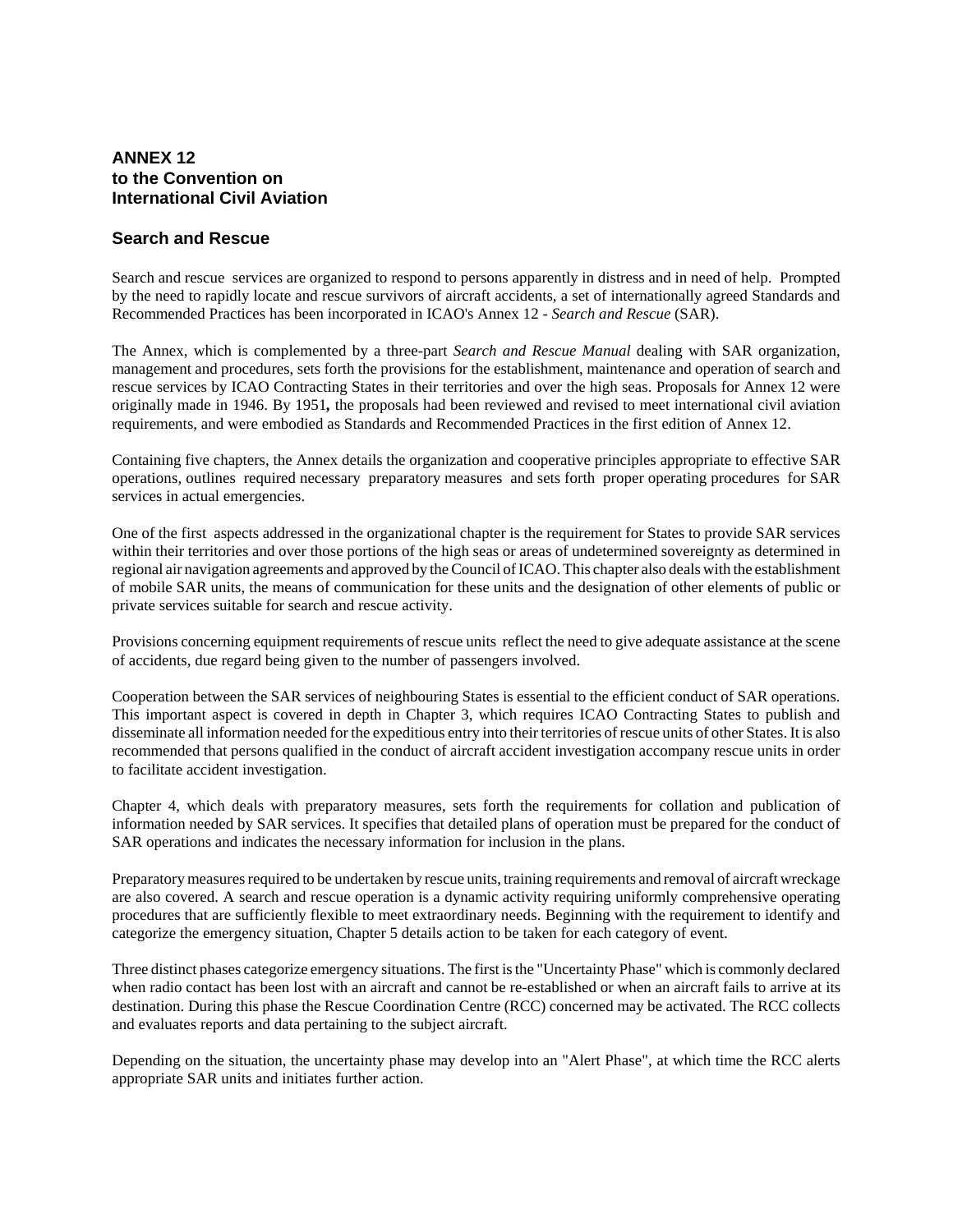The "Distress Phase" is declared when there is reasonable certainty that an aircraft is in distress. In this phase, the RCC is responsible for taking action to assist the aircraft and to determine its location as rapidly as possible. In compliance with a predetermined set of procedures, the aircraft operator, State of Registry, air traffic services units concerned, adjacent RCCs and appropriate accident investigation authorities are informed; a plan for the conduct of the search and rescue operation is drawn up and its execution is coordinated.

Procedures are detailed in Chapter 5 for SAR operations involving two or more RCCs, for authorities in the field and for terminating or suspending SAR operations. Other procedures deal with actions to be taken at the scene of an accident and by a pilot-in-command intercepting a distress transmission.

An Appendix to the Annex provides three sets of signals, the first of which are signals for use by aircraft and surface craft during the conduct of a SAR operation. The second and third sets consist of ground-to-air visual signals for use by survivor and ground rescue units.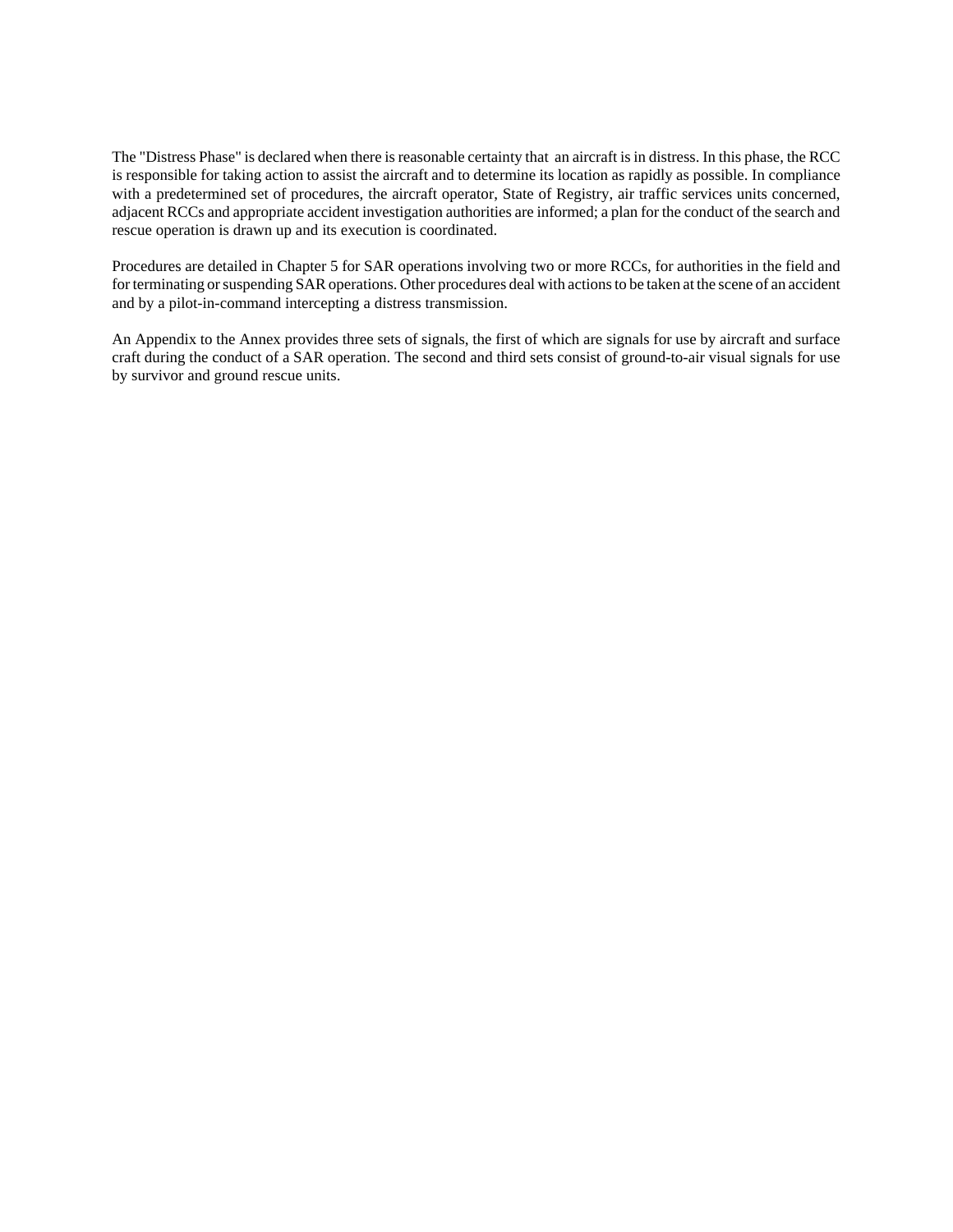## <span id="page-22-0"></span>**ANNEX 13 to the Convention on International Civil Aviation**

#### **Aircraft Accident and Incident Investigation**

The causes of an aircraft accident or serious incident must be identified in order to prevent repeated occurrences. The identification of causal factors is best accomplished through a properly conducted investigation. To emphasise this point, Annex 13 states that the objective of the investigation of an accident or incident is prevention.

Annex 13 provides the international requirements for the investigation of aircraft accidents and incidents. It has been written in a way that can be understood by all participants in an investigation. As such, it serves as a reference document for people around the world who may be called on, often without any lead time, to deal with the many aspects involved in the investigation of an aircraft accident or serious incident. As an example, the Annex spells out which States may participate in an investigation, such as the States of Occurrence, Registry, Operator, Design and Manufacture. It also defines the rights and responsibilities of such States.

The ninth edition of Annex 13 consists of eight chapters, an appendix and four attachments. The first three chapters cover definitions, applicability and general information. Chapter 3 includes the protection of evidence and the responsibility of the State of Occurrence for the custody and removal of the aircraft. It also defines how that State must handle requests for participation in the investigation from other States.

All States that may be involved in an investigation must be promptly notified of the occurrence. Procedures for this notification process are contained in Chapter 4. The same chapter outlines the responsibilities for conducting an investigation depending on the location of the occurrence, eg. in the territory of an ICAO Contracting State, in the territory of a non-contracting State, or outside the territory of any ICAO State. Following the formal notification of the investigation to the appropriate authorities, Chapter 5 addresses the investigation process.

Responsibility for an investigation belongs to the State in which the accident or incident occurred. That State usually conducts the investigation, but it may delegate all or part of the investigation to another State. If the occurrence takes place outside the territory of any State, the State of Registry has the responsibility to conduct the investigation.

States of Registry, Operator, Design and Manufacture who participate in an investigation are entitled to appoint an accredited representative to take part in the investigation. Advisers may also be appointed to assist accredited representatives. The State conducting the investigation may call on the best technical expertise available from any source to assist with the investigation.

The investigation process includes the gathering, recording and analysis of all relevant information; the determination of the causes; formulating appropriate safety recommendations and the completion of the final report.

Chapter 5 also includes provisions regarding: the investigator-in-charge, flight recorders, autopsy examinations, coordination with judicial authorities, informing aviation security authorities, disclosure of records, and re-opening of an investigation. States whose citizens have suffered fatalities in an accident are also entitled to appoint an expert to participate in the investigation.

Chapter 6 contains the Standards and recommended practices dealing with the development and publication of the final report of an investigation. The recommended format for the final report is contained in an Appendix to the Annex.

Computerized databases greatly facilitate the storing and analysing of information on accidents and incidents. The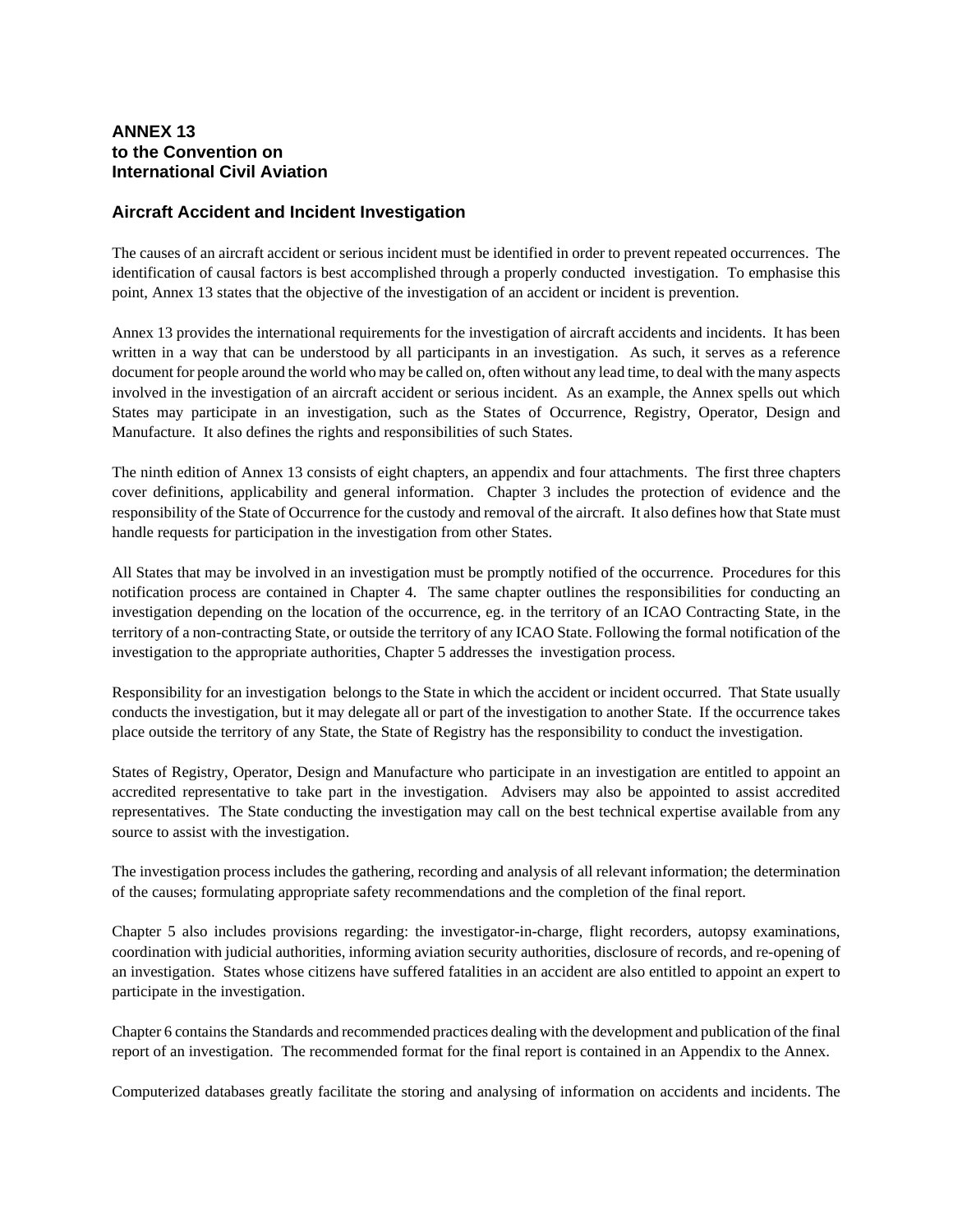sharing of such safety information is regarded as vital to accident prevention. ICAO operates a computerized database known as the Accident/Incident Data Reporting (ADREP) system, which facilitates the exchange of safety information among Contracting States. Chapter 7 of Annex 13 addresses the reporting requirements of the ADREP system which is by means of Preliminary and Accident/Incident Data Reports.

Chapter 8 of Annex 13 deals with accident prevention measures. The provisions in this chapter cover incident reporting systems, both mandatory and voluntary, and the necessity for a non-punitive environment for the voluntary reporting of safety hazards. This chapter then addresses database systems and a means to analyse the safety data contained in such databases in order to determine any preventive actions required. Finally, it recommends that States promote the establishment of safety information sharing networks to facilitate the free exchange of information on actual and potential safety deficiencies. The processes outlined in this chapter form part of a safety management system aimed at reducing the number of accidents and serious incidents worldwide.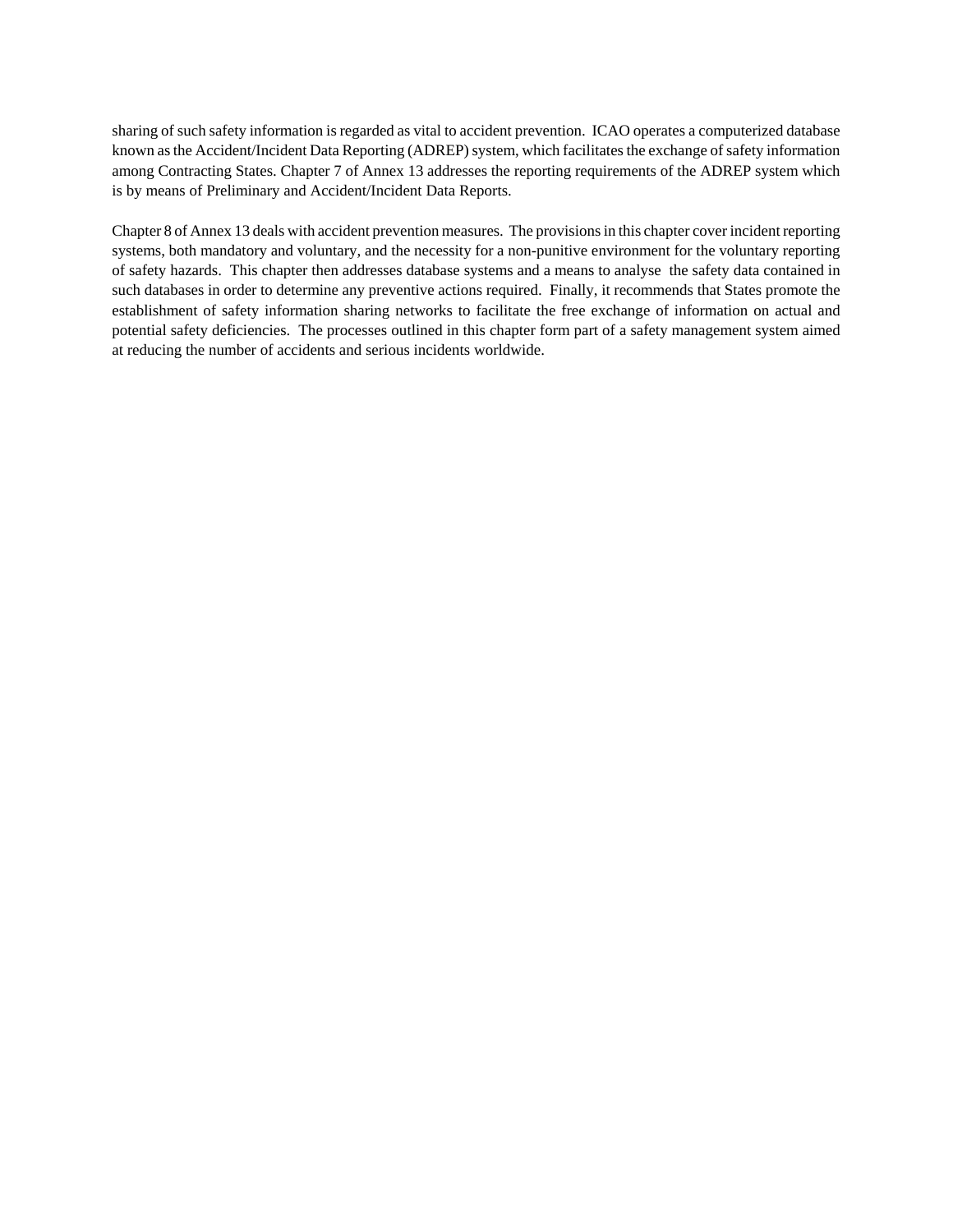## <span id="page-24-0"></span>**ANNEX 14 to the Convention on International Civil Aviation**

#### **Aerodromes**

**(Volumes I and II)**

A distinction of Annex 14 is the broad range of subjects it contains. It extends from the planning of airports and heliports to such details as switch-over times for secondary power supply; from civil engineering to illumination engineering; from provision of sophisticated rescue and fire fighting equipment to simple requirements for keeping airports clear of birds. The impact of these numerous subjects on the Annex is compounded by the rapidly changing industry which airports must support. New aircraft models, increased aircraft operations, operations in lower visibilities and technological advances in airport equipment combine to make Annex 14 one of the most rapidly changing Annexes. In 1990, after 39 amendments the Annex was split into two volumes, Volume I dealing with aerodrome design and operations and Volume II dealing with heliport design.

Annex 14, Volume I, is also unique: it is applicable to all airports open to public use in accordance with the requirements of Article 15 of the Convention. Historically, it came to life in 1951 with 61 pages of Standards and Recommended Practices and 13 additional pages on guidance for their implementation. That edition included specifications for water aerodromes and aerodromes without runways; specifications that no longer appear. Today over 180 pages of specifications and additional pages of guidance material set forth the requirements for international airports around the world.

The contents of Volume I reflect, to varying extents, the planning and design*,* as well as operation and maintenance*,* of aerodromes.

The heart of the airport is the vast movement area extending from the runway*,* along the taxiways and onto the apron. Today's large modern aircraft require *a* more exacting design of these facilities. Specifications on their physical characteristics, i.e. width, surface slope and separation distances from other facilities, form a principal part of this Annex. Specifications for new facilities*,* unheard of at the beginning of ICAO, such as runway end safety areas, clearways and stopways, are all set forth. These facilities are the building blocks for airports which define its over-all shape and size and permit engineers to lay out the skeleton that forms the airport's basic structure.

Along with defining the ground environment of an airport, specifications are also required to define its airspace requirements. Airports must have airspace free from obstacles in order for aircraft to approach and depart safely from the airport. It is also important that th*e* volume of this space be defined so that it may be protected to ensure the continued growth and existence of the airport or, as stated in the Annex, ". . . to prevent the aerodromes from becoming unusable by the growth of obstacles . . . by establishing a series of obstacle limitation surfaces that define the limits to which objects may project into the airspace". The requirements to provide a particular obstacle limitation surface and the dimensions of the surfaces are classified in the Annex by runway type. Six different types of runway are recognized: non-instrument approach runways, non-precision approach runways, precision approach runways categories I, II and III, and takeoff runways.

A striking feature of airports at night are the hundreds, sometimes thousands of lights used to guide and control aircraft movements. In contrast to flight, where guidance and control are done through radio aids, movements on the ground are primarily guided and controlled through visual aids. Annex 14, Volume I, defines in detail numerous systems for use under various types of meteorological conditions and other circumstances.

As these visual aids must be immediately understandable by pilots from all over the world, standardization of their location and light characteristics is highly important. Recent advances in lighting technology have led to great increases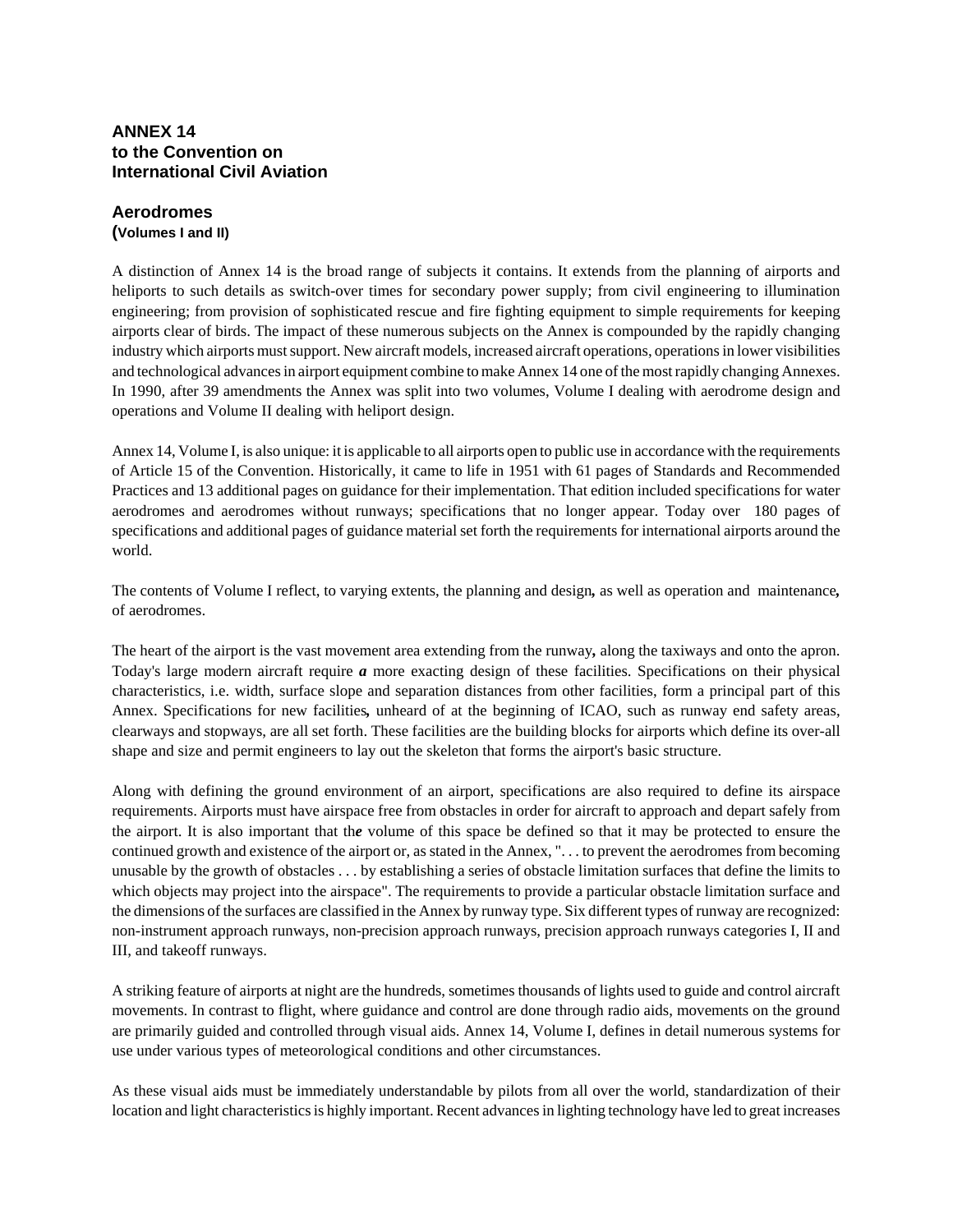<span id="page-25-0"></span>in the intensity of lights. Also in recent years*,* the development of small light sources has facilitated the installation of lights in the surface of pavements that can be run over by aircraft. Modern high intensity lights are effective for both day and night operations and*,* in some day conditions*,* simple markings may be highly effective. Their uses are defined in the Annex as well. Airport signs are a third type of visual aid. At large airports and airports with heavy traffic it is important that guidance be provided to pilots to permit them to find their way about the movement area.

The objective of most specifications is to improve the safety of aviation. One section of Annex 14, Volume I, is devoted to improving the safety of equipment installed at airports. Particularly noteworthy are specifications concerning the construction and siting of equipment near runways. This is to reduce the hazard such equipment might pose to aircraft operations. Requirements for secondary power supply are also specified, along with the characteristics of light circuit design and the need to monitor the operation of visual aids.

In recent years more attention has been given to the operation of airports. The current edition of Annex 14, Volume I, includes specifications on maintenance of airports. Particular emphasis is given to pavement areas and visual aids. Attention is also given to eliminating features of airports which may be attractive to birds that endanger aircraft operation.

Of critical importance to the operation of any airport is the rescue and fire fighting service which, according to Annex 14, all international airports are required to have. The Annex sets forth the agents to be used, their amounts and the time limits in which they must be delivered to the scene of an aircraft accident.

To take off and land safely and routinely today's aircraft require accurate information on the condition of facilities at airports. Annex 14, Volume I, sets forth: what information is to be provided; how it is to be determined; how it is to be reported; and to whom it is to be reported. (Specifications for the transmittal of this information through AIPs and NOTAMs are set out in Annex 15 — *Aeronautical Information Services*.) Typical of the type of information to be reported are elevation of different parts of the airport, strength of pavements, condition of runway surfaces and the level of airport rescue and fire fighting services.

Provisions for heliports are included in Volume II of Annex 14. These specifications complement those in Volume I which, in some cases, are also applicable to heliports. The provisions address the physical characteristics and obstacle limitation surfaces required for helicopter operations from surface level and elevated on-shore heliports and helidecks, under both visual and instrument meteorological conditions. Material dealing with the marking and lighting of heliports*,* as well as rescue and fire fighting requirements for heliports, also have been included in Volume II. Although specifications on marking and lighting of heliports are only applicable to operations in visual meteorological conditions, work is under way on the development of appropriate visual aids for helicopter operations in instrument meteorological conditions.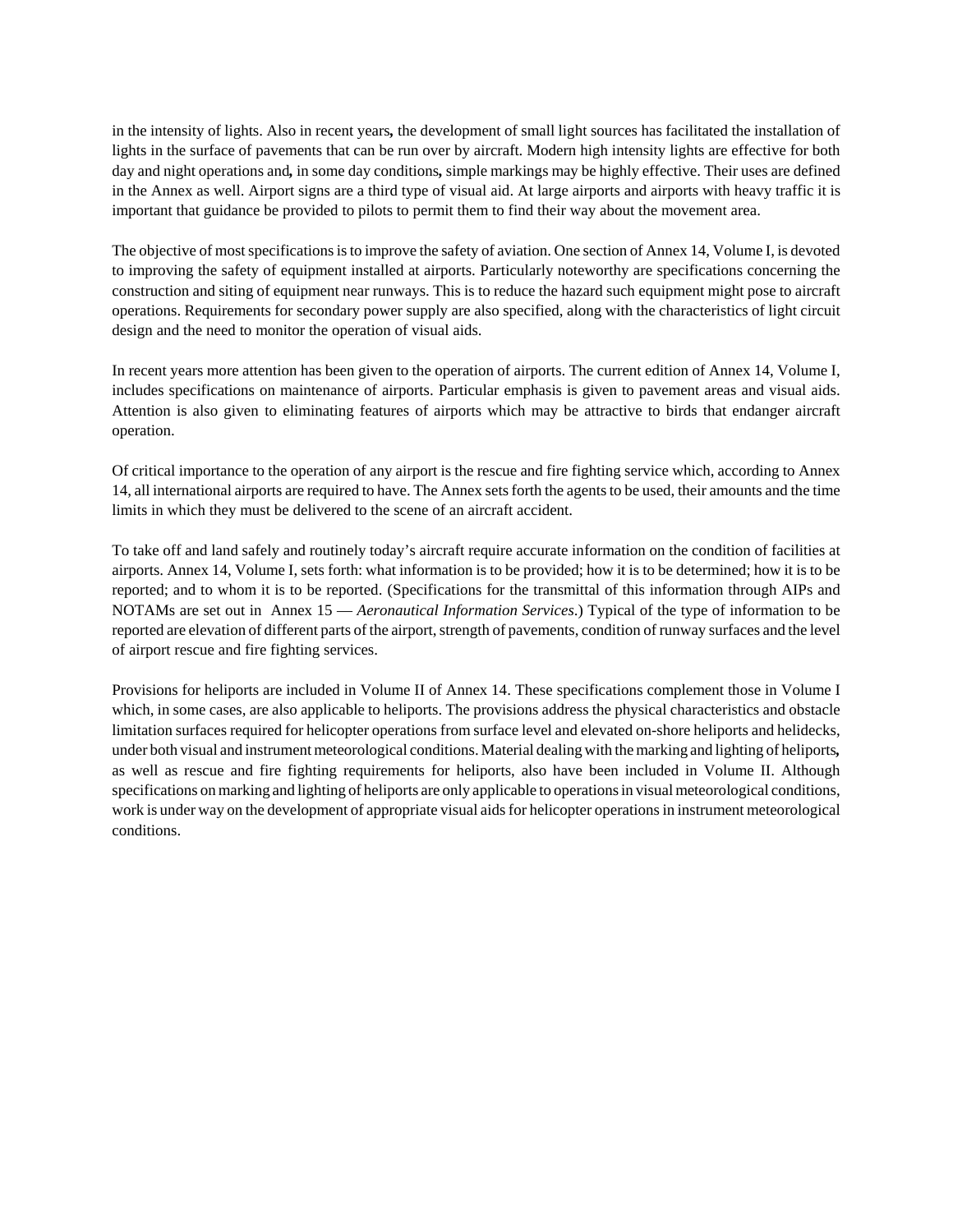## **ANNEX 15 to the Convention on International Civil Aviation**

#### **Aeronautical Information Services**

One of the least known and most vital roles in support of international civil aviation is filled by the aeronautical information service (AIS). The object of the aeronautical information service is to ensure the flow of information necessary for the safety, regularity and efficiency of international air navigation.

Annex 15 defines how an aeronautical information service shall receive and/or originate, collate or assemble, edit, format, publish/store and distribute specified aeronautical information/data. The goal is to satisfy the need for uniformity and consistency in the provision of aeronautical information/data that is required for the operational use by international civil aviation.

The ICAO Council first adopted the original Standards and Recommended Practices in 1953. Annex 15 has its origins in Article 37 of the Chicago Convention. The first requirements for the Annex were developed by the ICAO Air Navigation Committee (now the Air Navigation Commission), following recommendations from regional air navigation meetings, and were published by the authority of the Council as *Procedures for International Notices to Airmen* back in 1947.

"International notices to airmen" is a phrase which led to the birth of an early aeronautical acronym: NOTAM. In 1949, a special NOTAM meeting reviewed and proposed amendments to these procedures, which were later issued as *Procedures for Air Navigation Services* that became applicable in 1951. A total of 33 amendments updated Annex 15 over the years to meet the rapid changes brought about by air travel and associated information technology. In recent years, Annex 15 amendments have reflected the increased need for the timely provision of quality aeronautical information/data and terrain data as they have become critical components of data-dependant on-board navigation systems. The Annex now contains many provisions aimed at preventing corrupt or erroneous aeronautical information/data which can potentially affect the safety of air navigation.

The operator of any type of aircraft, be it small private aircraft or large transport aircraft, must have available a variety of information concerning the air navigation facilities and services that may be expected to be used. For example, the operator must know the regulations concerning entry into and transit of the airspace of each State in which operations will be carried out, as well as what aerodromes, heliports, navigation aids, meteorological services, communication services and air traffic services are available and the procedures and regulations associated with them. The operator must also be informed, often on very short notice, of any change affecting the operation of these facilities and services and must know of any airspace restrictions or hazards likely to affect flights. While this information can nearly always be provided before take-off, it must, in some instances, be provided during flight.

The philosophy underlying Annex 15, which stems from Article 28 of the Convention on International Civil Aviation, is that each State is responsible for making available to civil aviation interests any and all information which is pertinent to and required for the operation of aircraft engaged in international civil aviation within its territory, as well as in areas outside its territory in which the State has air traffic control or other responsibilities.

The information handled by an AIS may vary widely in terms of the duration of its applicability. For example, information related to airports and its facilities may remain valid for many years while changes in the availability of those facilities (for instance, due to construction or repair) will only be valid for a relatively short period of time. Information may be valid for as short a time as days or hours.

The urgency attached to information may also vary, as well as the extent of its applicability in terms of the number of operators or types of operations affected. Information may be lengthy or concise or include graphics.

Therefore, aeronautical information is handled differently depending on its urgency, operational significance, scope, volume and the length of time it will remain valid and relevant to users. Annex 15 specifies that aeronautical information be published as an integrated aeronautical information package. It is composed of the following elements: the *Aeronautical Information Publication* (AIP), including amendment service, AIP supplements, NOTAM, pre-flight information bulletins (PIB), aeronautical information circulars (AIC), checklists and lists of valid NOTAM. Each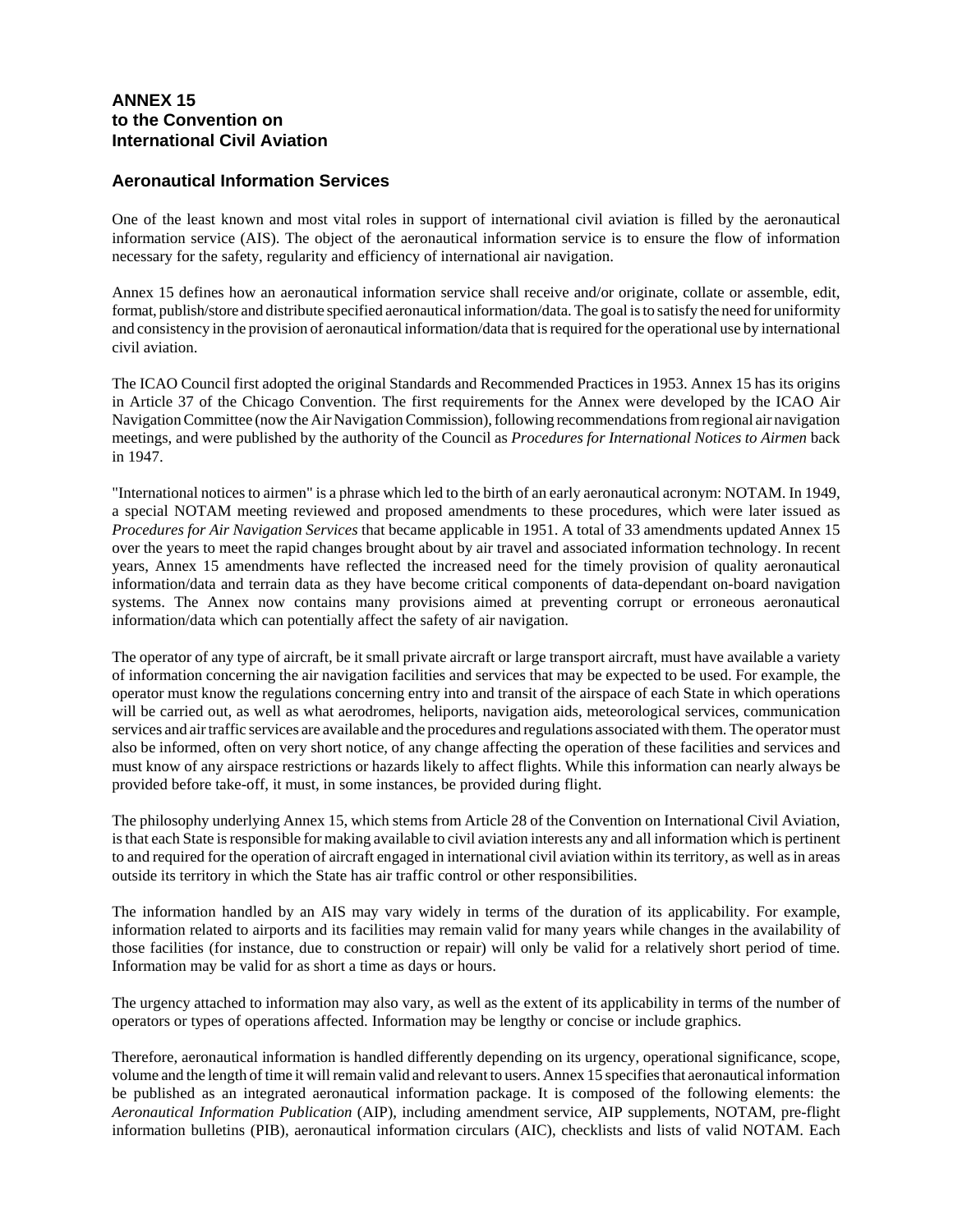element is used to distribute specific types of aeronautical information.

Information concerning changes in facilities, services or procedures, in most cases, requires amendments to be made to airline operations manuals or other documents and databases produced by various aviation agencies. The organizations responsible for maintaining these publications usually work to a pre-arranged production programme. If aeronautical information were published indiscriminately with a variety of effective dates, it would be impossible to keep the manuals and other documents and databases up to date. Since many of the changes to facilities, services and procedures can be anticipated, Annex 15 provides for the use of a regulated system, termed AIRAC (aeronautical information regulation and control), which requires significant changes to become effective and information to be distributed in accordance with a predetermined schedule of effective dates, unless operational considerations make it impracticable.

Annex 15 also specifies that pre-flight information must be made available at each aerodrome/heliport normally used for international operations and sets the content of aeronautical information provided for pre-flight planning purposes as well as requirements for the provision of that information through automated aeronautical information systems. Additionally, there are requirements to ensure that important post-flight information provided by aircrews (for example, the presence of a bird hazard) are relayed to the AIS for distribution as the circumstances necessitate.

The need, role and importance of aeronautical information/data have changed significantly with the evolution of the Communications, Navigation and Surveillance/Air Traffic Management (CNS/ATM) systems. The implementation of area navigation (RNAV), required navigation performance (RNP) and airborne computer-based navigation systems has brought about exacting requirements for the quality (accuracy, resolution and integrity) of aeronautical information/data and terrain data .

The users' dependence on the quality of certain aeronautical information/data is evident from Annex 15, paragraph 3.2.8 a) which, when describing critical data, states: "There is a high probability when using corrupted critical data that the continued safe flight and landing of an aircraft would be severely at risk with the potential for catastrophe".

Since corrupt or erroneous aeronautical information/data can potentially affect the safety of air navigation because of the direct dependence upon it by both airborne and ground-based systems, it is imperative that each State ensure that users (aviation industry, air traffic services, etc.) receive timely and quality aeronautical information/data for the period of its intended use.

To achieve this, and to demonstrate to users the required information/data quality, Annex 15 provides that States must establish a quality system and put in place quality management procedures at all stages (receiving and/or originating, collating or assembling, editing, formatting, publishing, storing and distributing) of the aeronautical information/data process. The quality system must be documented and demonstrable for each function stage, ensuring that the organizational structure, procedures, processes and resources are in place in order to detect and remedy any information/data anomalies during the phases of production, maintenance and operational use. Explicit in such a quality management regime is the ability to trace all information/data from any point, back through the proceeding processes, to its origin.

Of all the activities in international civil aviation, the provision and sustaining of aeronautical information services may not rank among the most glamourous and indeed the complexity of AIS information supplying data-dependant on-board navigation systems may be transparent to the user, but without this service a pilot would be flying into the unknown.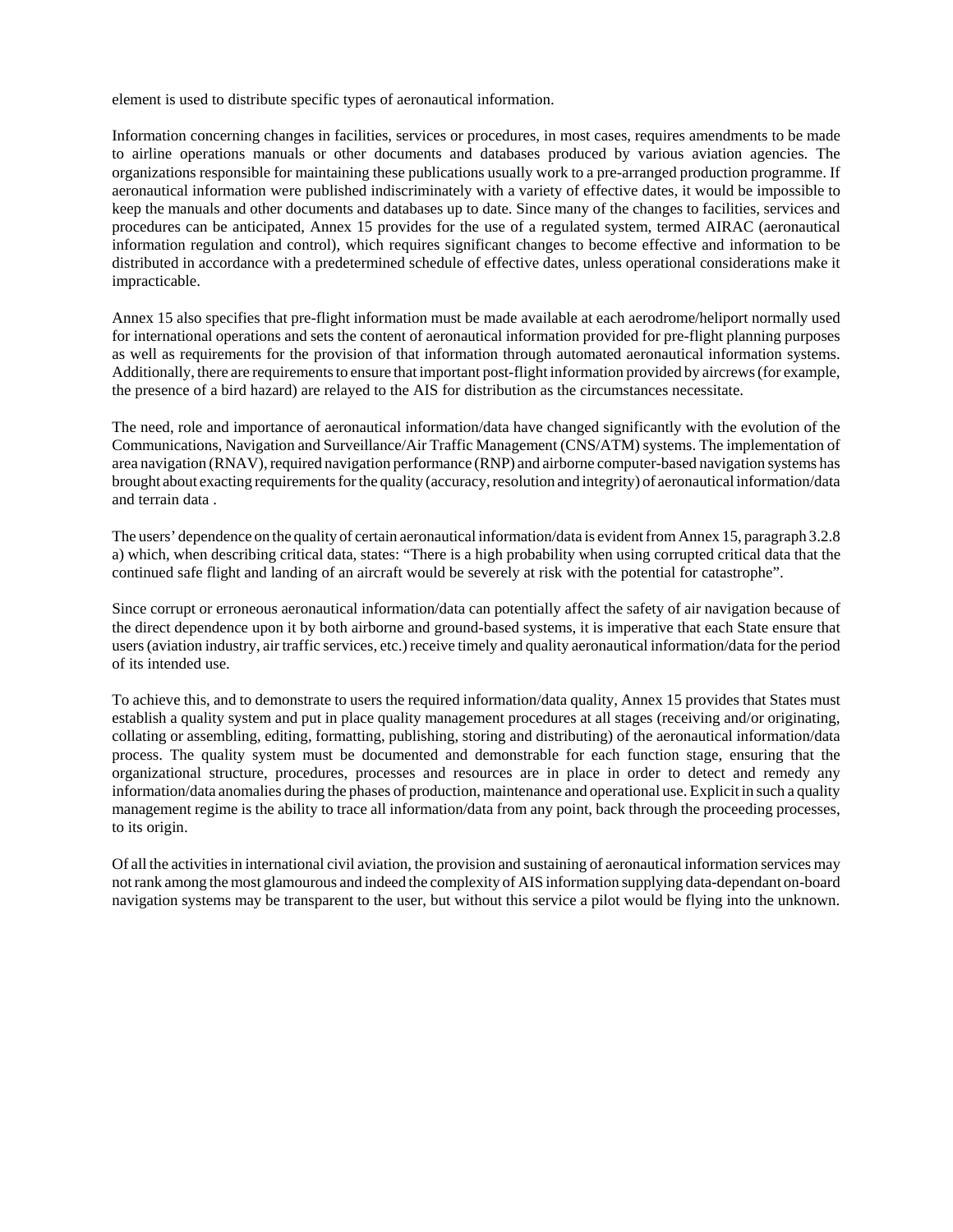## <span id="page-28-0"></span>**ANNEX 16 to the Convention on International Civil Aviation**

#### **Environmental Protection (Volumes I and II)**

Annex 16 (Volumes I and II) deals with the protection of the environment from the effect of aircraft noise and aircraft engine emissions - two topics hardly thought about when the Chicago Convention was signed.

Aircraft noise was already of concern during the formative years of ICAO, but it was then limited to the noise caused by propellers whose tips rotated at speeds approaching that of sound. This concern increased with the introduction of the first generation jet aeroplanes in the early 1960s and accelerated with the growth in the number of jet aircraft in international operations.

Aircraft noise is a function, among other things, of the power of the engines that propel aeroplanes through the atmosphere. Reduce the power and you reduce noise, but at the same time you may affect the safety characteristics of the jet aircraft.

In 1968, the ICAO Assembly adopted a resolution which conceded the seriousness of noise in the vicinity of airports, and instructed the ICAO Council to establish international specifications and associated guidance material to control aircraft noise. In 1971, the Assembly adopted another resolution recognizing the adverse environmental impact that may be related to aircraft activity. This resolution placed on ICAO the responsibility to guide the development of international civil aviation in such a manner as to benefit the people of the world and to achieve maximum compatibility between the safe and orderly development of civil aviation and the quality of the human environment.

Annex 16 dealing with various aspects of aircraft noise problems was adopted in 1971 on the basis of recommendations of the 1969 Special Meeting on Aircraft Noise in the Vicinity of Aerodromes. These aspects included: procedures for describing and measuring aircraft noise; human tolerance to aircraft noise; aircraft noise certification; criteria for establishment of aircraft noise abatement procedures; land use control; and ground run-up noise abatement procedures.

Shortly after this meeting, the Committee on Aircraft Noise (CAN) was established to assist ICAO in the development of noise certification requirements for different classes of aircraft.

The first meeting of this committee developed the first amendment to Annex 16, which became applicable in 1973 and included noise certification of future production and derived versions of subsonic jet aeroplanes.

During subsequent meetings, the Committee on Aircraft Noise developed noise certification standards for future subsonic jet aeroplanes and propeller-driven aeroplanes, and for future production of existing supersonic transport aeroplane types and helicopters. It also developed guidelines for noise certification of future supersonic and propellerdriven STOL (short take-off and landing) aeroplanes as well as installed APUs (auxiliary power-units) and associated aircraft systems when operating on the ground.

A resolution adopted by the ICAO Assembly in 1971 led to specific action on the question of engine emissions and detailed proposals for ICAO Standards for the control of engine emissions from certain types of aircraft engines. The Committee on Aircraft Engine Emissions (CAEE) was subsequently established with a view to develop specific Standards for aircraft engine emissions.

These Standards, adopted in 1981, set limits for the emission of smoke and certain gaseous pollutants for large turbo-jet and turbofan engines to be produced in the future; they also prohibit the venting of raw fuels. The scope of the existing Annex 16 was widened to include engine emission provisions and the document was retitled *Environmental Protection*. Volume I of the reorganized Annex 16 contains provisions related to aircraft noise while Volume II contains provisions related to aircraft engine emissions.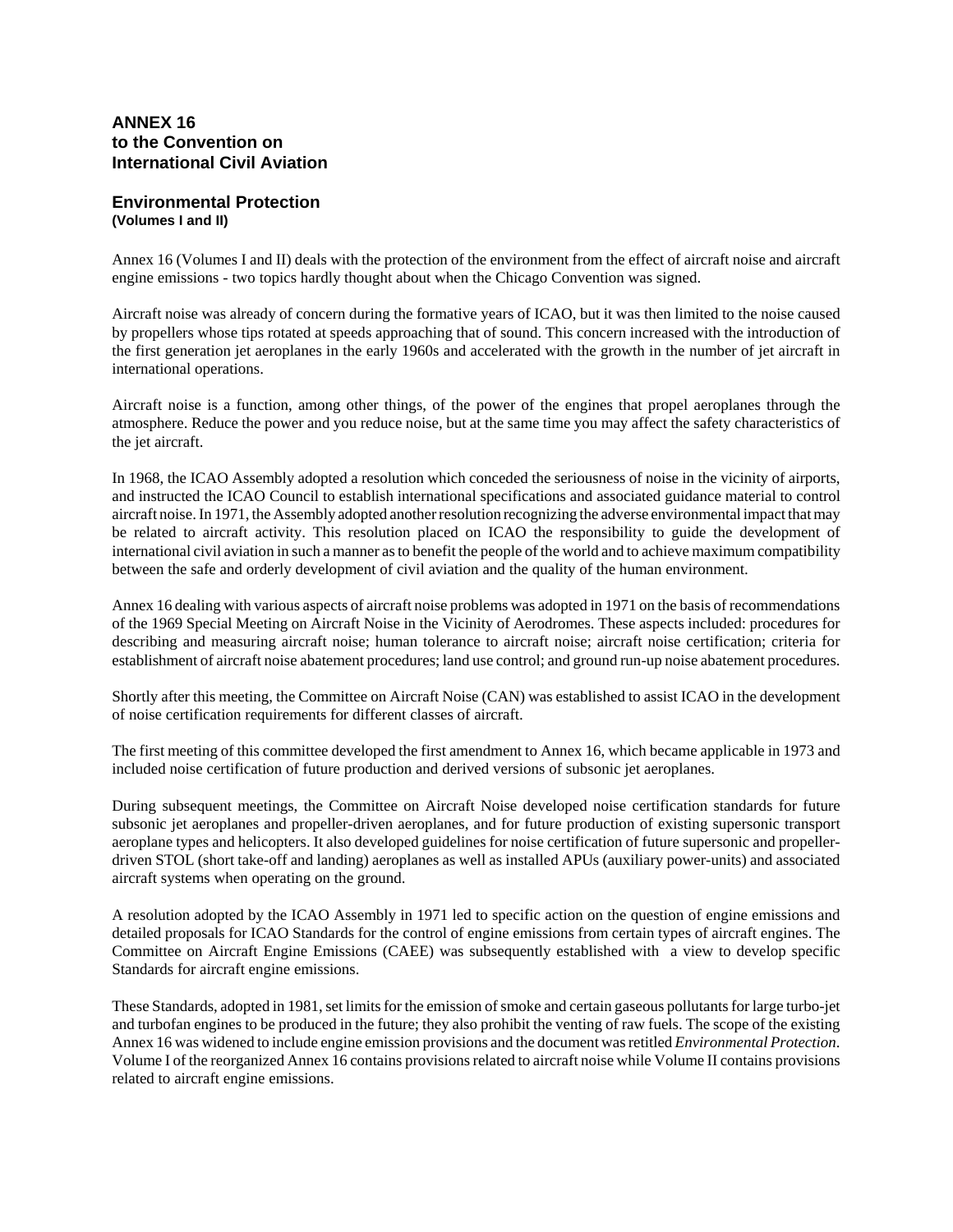In Volume I, different aircraft classifications form the basis of noise certification. These classifications include subsonic jet aeroplanes for which application for the certification of the prototype was accepted before 6 October 1977; for those accepted on or after that date; for propeller-driven aeroplanes over 5 700 kg; for those not exceeding this mass; for supersonic aeroplanes for which application for certification of the prototype was accepted before 1 January 1975; and for helicopters for which the application for certification of the prototype was accepted on or after 1 January 1980.

For each classification of aircraft type, a noise evaluation measure has been standardized. Except for propeller-driven aeroplanes not exceeding 5 700 kg maximum certificated take-off mass, the noise evaluation measure is the effective perceived noise level, expressed in EPNdB. The EPNdB is a single number indicator of the subjective effects of aircraft noise on people, taking into account the instantaneous perceived noise level and duration.

Various measurement points, maximum noise levels at lateral, approach and flyover noise measurement points, along with flight test procedures, have been designated for these types of aircraft.

Noise certification is granted by the State of Registry of an aircraft on the basis of satisfactory evidence that the aircraft complies with the requirements which are at least equal to the applicable Standards set out in this Annex.

In Volume II of Annex 16, there are Standards which prohibit the intentional venting of raw fuel to the atmosphere from all turbine engine powered aircraft manufactured after 18 February 1982.

There are also Standards which limit the emission of smoke from turbo-jet and turbofan engines intended for propulsion at subsonic speeds and manufactured after 1 January 1983. For engines intended for supersonic propulsion, similar limitations apply to engines manufactured after 18 February 1982.

Also included are Standards which limit the emission of carbon monoxide, unburned hydrocarbons and oxides of nitrogen from large turbo-jet and turbofan engines intended for subsonic propulsion and manufactured after 1 January 1986. These Standards are based on an aircraft's landing and take-off (LTO) cycle. In addition to these Standards, Volume II contains detailed measurement procedures and instrument specifications and details the statistical methods to be used in assessing test results.

In 1983, the CAN and CAEE committees were amalgamated to form the Committee on Aviation Environment Protection (CAEP), as a Technical Committee of the ICAO Council. Since its establishment, CAEP has further developed the Standards in Annex 16 for both aircraft noise and aircraft engine emissions.

Concerning aircraft noise, on the basis of recommendations by CAEP, the Council of ICAO in 2001 adopted a new Chapter 4 noise standard, more stringent than that contained in Chapter 3. Commencing on 1 January 2006, the new standard will apply to newly certificated aeroplanes and to Chapter 3 aeroplanes for which re-certification to Chapter 4 is requested.

This new Standard was adopted at about the same time as the ICAO Assembly endorsed the concept of a "balanced approach to noise management" developed by CAEP that is comprised of four elements, namely reduction of noise at source, land-use planning, operational measures, and operation restrictions. For further details, see the *Consolidated statement of continuing ICAO policies and practices related to environmental protection*.

Concerning aircraft engine emissions, there has been a change in the focus of the Organization's work. While it was initially based on concerns regarding air quality in the vicinity of airports, in the 1990s it was expanded to include global atmospheric problems to which aircraft engine emissions contribute, such as climate change. As a result, consideration is being given to further development of the ICAO emissions Standards to take account of emissions not only in the LTO cycle, but also during the cruise phase of operations.

In both 1993 and 1999, on the basis of CAEP recommendations, the Council of ICAO adopted more stringent Standards defining the emission limits for oxides of nitrogen. At the time of writing, a third revision of these limits was under consideration by the Council.

Environmental protection has become one of the biggest challenges to civil aviation in the twenty-first century. Since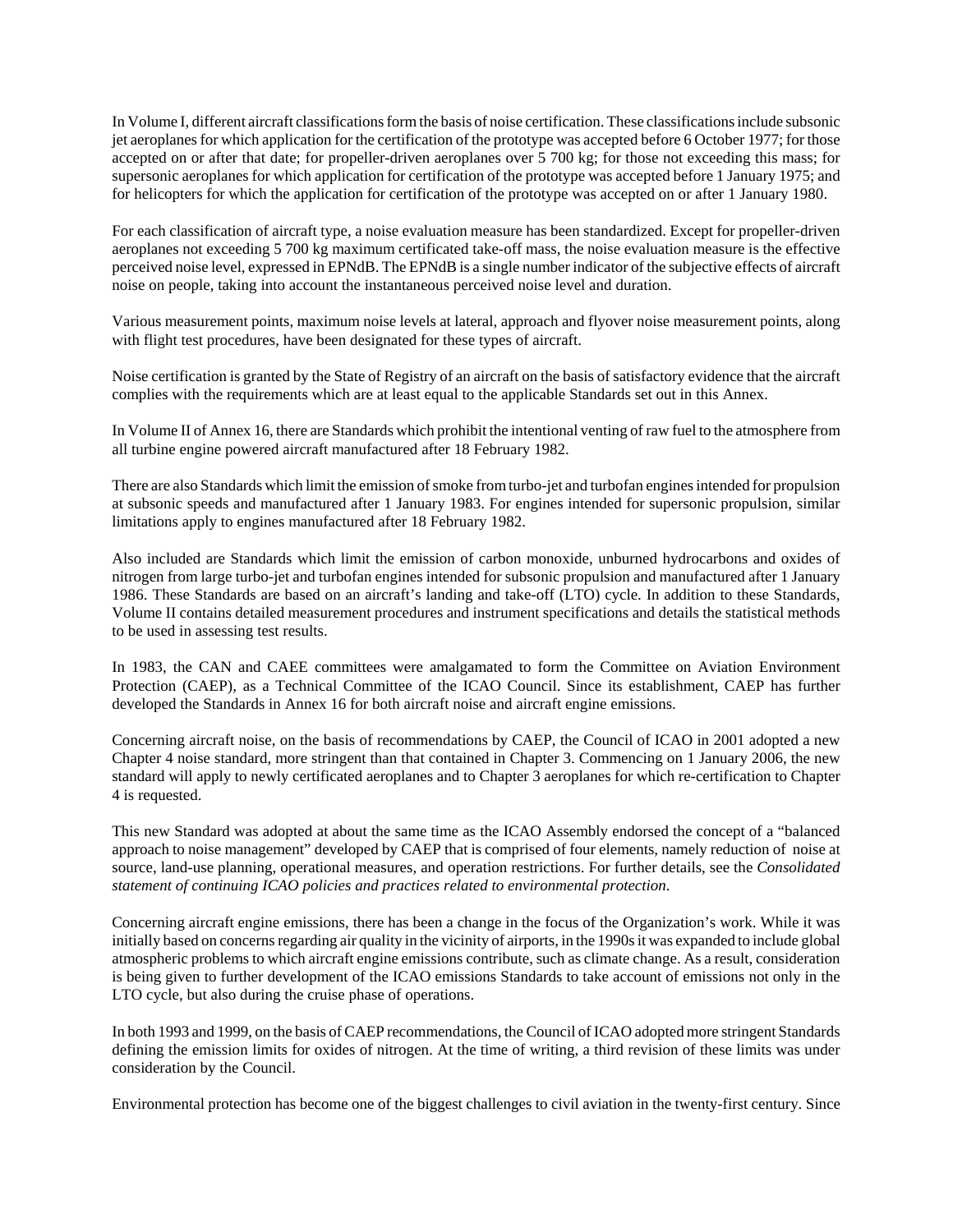it was first adopted, Annex 16 has been further developed to meet new environmental concerns and to accommodate new technology. The Organization will continue to keep the Annex under review, consistent with its aim of achieving maximum compatibility between the safe and orderly development of civil aviation and the quality of the environment.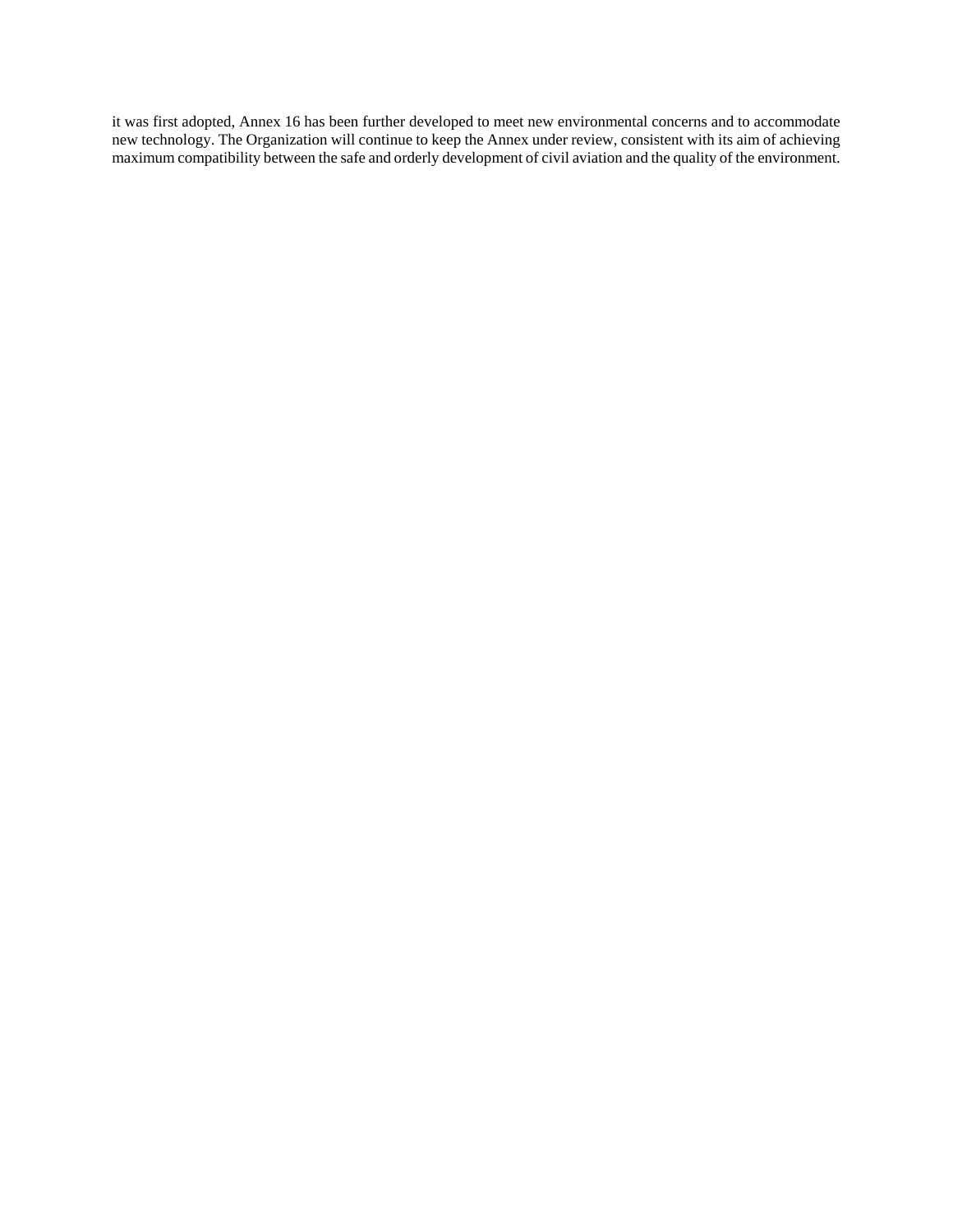# <span id="page-31-0"></span>**Annex 17 to the Convention on International Civil Aviation**

# **Security - Safeguarding International Civil Aviation against Acts of Unlawful Interference**

The dramatic increase in crimes of violence which adversely affected the safety of civil aviation during the late 1960's, resulted in an Extraordinary Session of the ICAO Assembly in June 1970. One of the resolutions of that Assembly called for specifications in existing or new Annexes to the Chicago Convention to specifically deal with the problem of unlawful interference, in particular with unlawful seizure of aircraft. Following the work of the Air Navigation Commission, the Air Transport Committee, and the Committee on Unlawful Interference, Standards and Recommended Practices on Security were adopted by the Council on 22 March 1974 and designated as Annex 17 – Security. This Annex sets out the basis for the ICAO civil aviation security programme and seeks to safeguard civil aviation and its facilities against acts of unlawful interference. Of critical importance to the future of civil aviation and to the international community at large are the measures taken by ICAO to prevent and suppress all acts of unlawful interference against civil aviation throughout the world.

Annex 17 is primarily concerned with administrative and co-ordination aspects, as well as with technical measures for the protection of the security of international air transport, requiring each Contracting State to establish its own civil aviation security programme with such additional security measures as may be proposed by other appropriate bodies.

Annex 17 also seeks to co-ordinate the activities of those involved in security programmes. It is recognized that airline operators themselves have a primary responsibility for protecting their passengers, assets and revenues, and therefore States must ensure that the carriers develop and implement effective complementary security programmes compatible with those of the airports out of which they operate.

Some of the specifications in Annex 17 and the other Annexes recognize that it is not possible to achieve absolute security. States must ensure, nevertheless, that the safety of passengers, crew, ground personnel and the general public is a primary consideration in the safeguarding action which they initiate. States are also urged to adopt measures for the safety of the passengers and crew of unlawfully diverted aircraft until their journey can be continued.

The Annex is maintained under constant review to ensure that the specifications are current and effective. Because this document sets minimum standards for aviation security worldwide, it is subjected to careful scrutiny before undergoing any changes, additions or deletions. Since its publication, Annex 17 has been amended ten times in response to needs identified by States and is kept under review by the Aviation Security (AVSEC) Panel. This group of experts appointed by the Council includes representatives from Argentina, Australia, Belgium, Brazil, Canada, Ethiopia, France, Germany, Greece, India, Italy, Japan, Jordan, Mexico, Nigeria, the Russian Federation, Senegal, Spain, Switzerland, the United Kingdom and the United States, as well as international organizations such as the Airports Council International (ACI), the International Air Transport Association (IATA), the International Federation of Airlines Pilots Association (IFALPA) and the International Criminal Police Organization (ICPO-INTERPOL).

Prior to 1985, the significant threat to civil aviation was seen as the hijacking. As a result, the Standards and Recommended Practices tended to focus on hijacking rather than sabotage, in-flight attack or facility attack. By modifying existing technology and applying agreed upon specifications and procedures, the worldwide aviation community established a reasonably effective screening system for passengers and their carry-on luggage.

Following the three-year cycle for Annex amendments, additional changes to Annex 17 were developed in 1988 which included specifications to further assist in fighting sabotage.

Some of the changes included in Amendment 7 to Annex 17 adopted in June 1989, provide for a further clarification of the Standards dealing with reconciliation of baggage with passengers, controls over items left behind on the aircraft by disembarking passengers, security controls for commercial courier services and controls over cargo and mail under certain situations.

The latest Amendment 10 to Annex 17 was adopted by the ICAO Council on 7 December 2001 in order to address challenges posed to civil aviation by the events of 11 September 2001. It became applicable on 1 July 2002. The amendment includes various definitions and new provisions in relation to the applicability of this Annex to domestic operations; international cooperation relating to threat information; national quality control; access control; measures related to passengers and their cabin and hold baggage; in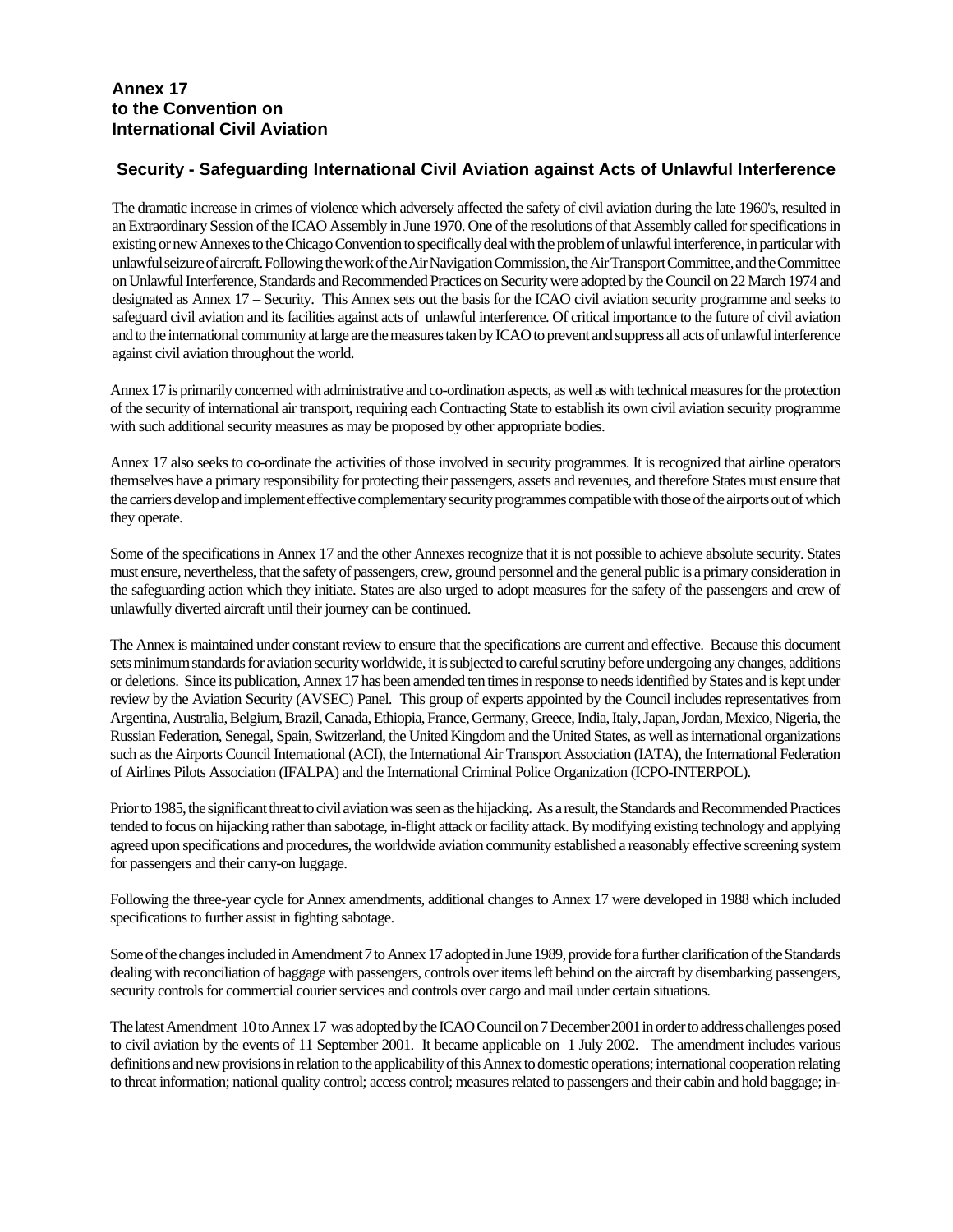flight security personnel and protection of the cockpit; code-sharing/collaborative arrangements; human factors; and management of response to acts of unlawful interference.

The Attachment to Annex 17 provides officials of States responsible for implementing national programmes with a verbatim extract of all relevant specifications appearing in the other Annexes as well as the related procedures appearing in the PANS documents (Procedures for Air Navigation Services - Rules of the Air and Air Traffic Services, and Procedures for Air Navigation Services - Aircraft Operations). This material provides officials with a summary of all security-related Standards, Recommended Practices and procedures in a single document.

The aviation security specifications in Annex 17 and the other Annexes are amplified by detailed guidance material contained in the *Security Manual for Safeguarding Civil Aviation Against Acts of Unlawful Interference* which was first published in 1971. This restricted document provides details of how States can comply with the various Standards and Recommended Practices contained in Annex 17. The Manual has since been developed for the purpose of assisting States to promote safety and security in civil aviation through the development of the legal framework, practices, procedures and material, technical and human resources to prevent and, where necessary, respond to acts of unlawful interference.

The very existence of these documents highlights the intensive vigilance that the Contracting States of ICAO maintain to preserve the safety of international civil aviation from a threat which is non-operational in character or origin.

Although ICAO deals primarily in multilateral arrangements to establish an international framework, much has been done to encourage States to assist each other on a bilateral basis. Annex 17 encourages States to have a security clause in their air transport agreements and a model clause has been made available.

Commencing in late 2002, ICAO's Universal Security Audit Programme is auditing the implementation of Annex 17 provisions by Contracting States. In addition to helping States improve their aviation security systems by identifying deficiencies and providing suitable recommendations, the audits are expected to provide useful feedback concerning the provisions in Annex 17.

ICAO and its Council continue to treat the subject of aviation security as a matter of the highest priority. However, acts of unlawful interference continue to pose a serious threat to the safety and regularity of civil aviation. The Organization has developed and continues to update legal and technical regulations and procedures to prevent and suppress acts of unlawful interference. Since Annex 17 is the principal document giving direction on the establishment of security measures, its uniform and consistent application is paramount if the aviation security system is to be successful.